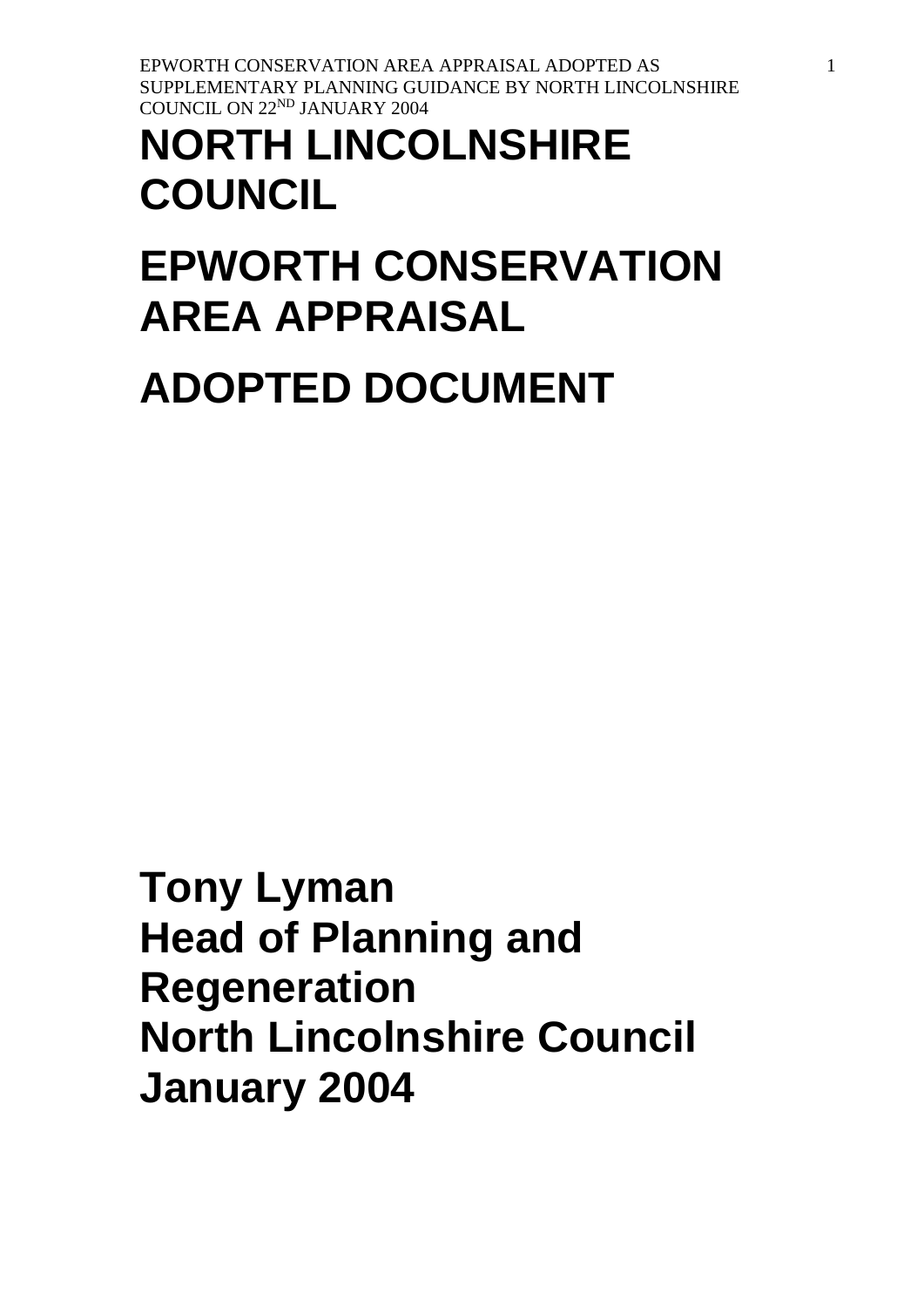### **Contents**

- 1 Introduction
- 2 Legislative background
- 3 Location and landscape setting
	- 3.1 Location and population
	- 3.2 Landscape setting
	- 3.3 Geology and building materials
- 4 History and development
	- 4.1 History
	- 4.2 Archaeology
- 5 Character and Appearance
	- 5.1 Plan form
	- 5.2 Activity and uses
	- 5.3 Open spaces, trees and vistas
	- 5.4 Architectural styles and building materials
	- 5.5 Listed Buildings and Buildings of Townscape Merit
- 6 Description of Epworth by area
	- 6.1 Market Place
	- 6.2 Albion Hill and Queen Street
	- 6.3 High Street
	- 6.4 St. Andrew's Church and Church Walk
- 7 Problems and Pressure
	- 7.1 General
	- 7.2 Buildings which have a negative impact on conservation area
	- 7.3 Sites which have a negative impact on conservation area
	- 7.4 Buildings-at-Risk
	- 7.5 Alterations to existing historic buildings
	- 7.6 Traffic
	- 7.7 Environmental improvements
	- 7.8 Shopfronts
	- 7.9 Summary
- 8 Recommendations
	- 8.1 General
	- 8.2 Preservation, enhancement and re-instatement of architectural quality
	- 8.3 Environmental and street improvements
	- 8.4 Conservation Area boundary review
	- 8.5 Article 4 Direction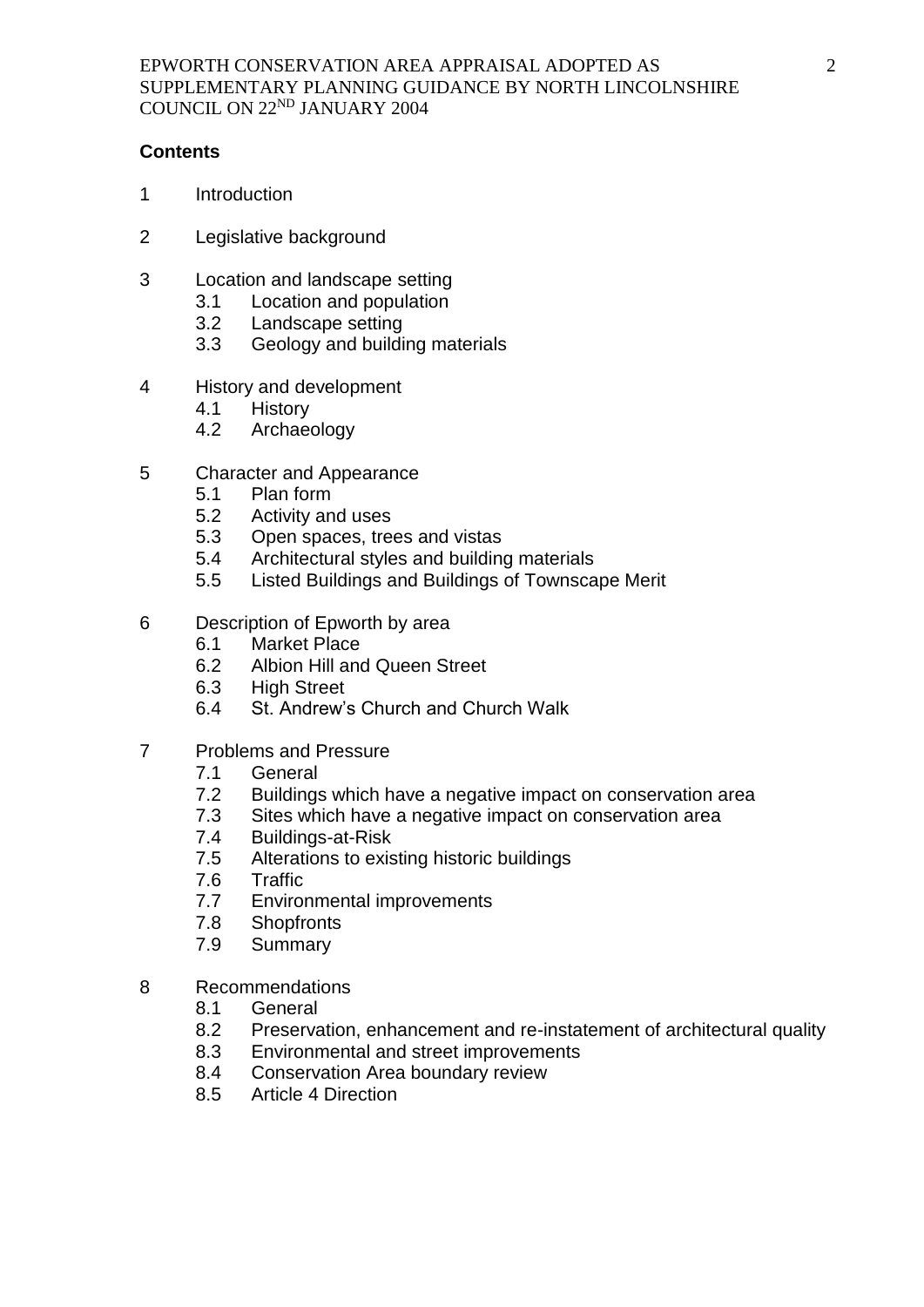Useful names and addresses Bibliography

#### **Maps**

Map showing Conservation Area boundary; listed buildings and buildings of townscape merit; buildings which make a neutral or negative contribution to the character of the conservation area; important views; important public open space; important trees or tree groups and sites which have a negative effect on the character of the conservation area.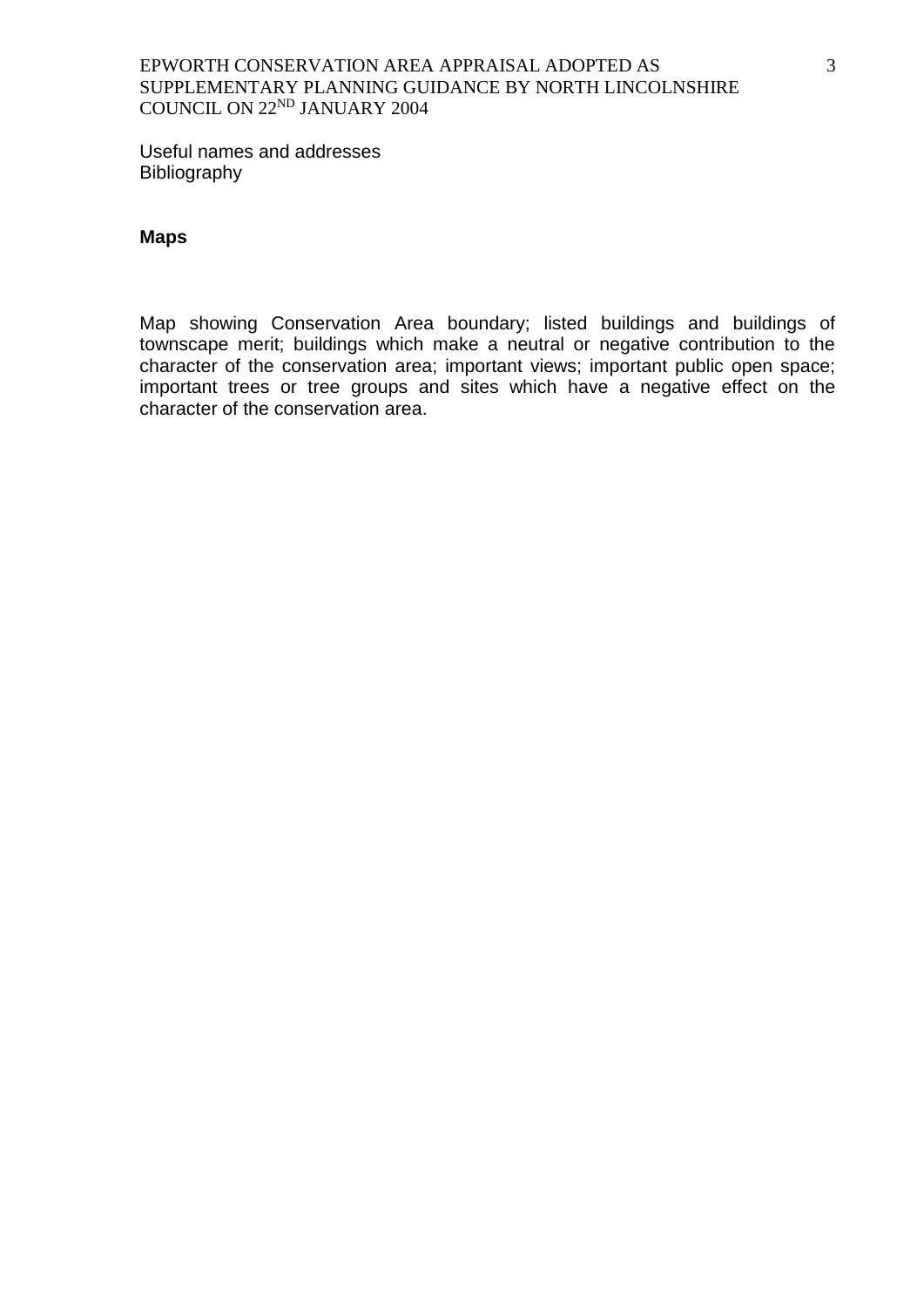# **1. INTRODUCTION**

Epworth is a small historic market town, famous for being the home of the Wesley family, the founders of Methodism. The conservation area covers the commercial historic core of the town which is centred on the medieval Market Place and High Street. The narrow streets are lined with small  $18<sup>th</sup>$  and  $19<sup>th</sup>$  century two storey shops, public houses, banks, offices and houses, which gives Epworth an intimate urban character. Public buildings such as the Old Manor Court House, St Andrew's Church, Kilham Memorial Methodist Chapel and the Wesley Memorial Church are the key architectural and historic landmark buildings. Tourism, encouraged by the Wesley connection, has contributed to the continued vitality of the town.

This appraisal will assess the special interest, both architectural and historical, of Epworth. The history of the area and its present appearance and character will be described, its problems analysed, and a number of recommendations put forward which will be considered by North Lincolnshire Council for implementation after full public consultation.

Policies in a separate but allied booklet, *Epworth : Supplementary Planning Guidance*, will be a material consideration when determining applications for development, defending appeals or proposing works for the preservation or enhancement of the area. Both documents will therefore be useful sources of information for owners, agents, applicants and members of the public who live and work in Epworth.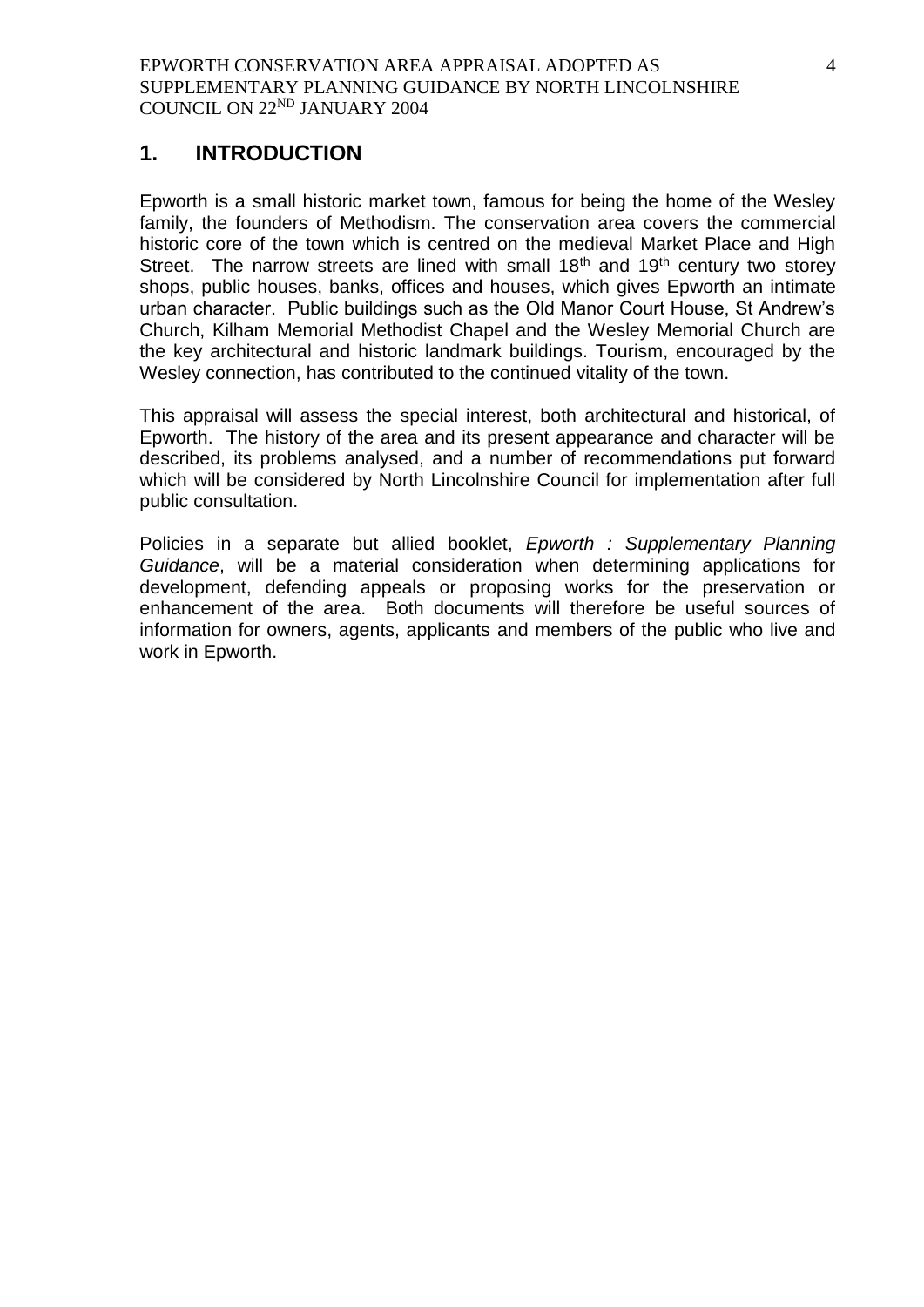## **2 LEGISLATIVE BACKGROUND**

The conservation area of Epworth was designated by the former Boothferry Borough Council in 1970, and is currently divided into two sections : St Andrews Church and Church Walk, and to the south, the historic nuclear core of the town. This is centred on the Market Place, and the eastern stretch of the High Street as far as the junction with Belton Road. The western section of the High Street has lost more of its historic fabric and is therefore excluded, as is the new development on the peripheries of the town.

A conservation area is *an area of special architectural or historic interest the character or appearance of which it is desirable to preserve or enhance* (section 69 of the Planning (Listed Buildings and Conservation Areas) Act 1990). The Council is obliged by section 71 of the same Act *to formulate and publish proposals for the preservation and enhancement of any parts of their area, which are conservation areas,* and this appraisal fulfils this statutory duty. In making decisions on future development within a conservation area, the Council must *pay attention to the desirability of preserving or enhancing the character or appearance of the area* (section 72 of the Act). This appraisal seeks to identify the most important features within the conservation area, to guide future development, and to provide local people with more detailed information about their town, including its historic and architectural significance.

# **3 LOCATION AND LANDSCAPE SETTING**

## **3.1 Location and population**

Epworth is situated on the A161, a major north-south route across the Isle of Axholme. The town is located on the southern section of the Isle between Belton and Haxey, with the River Trent to the east. The population of the town is about 3,300 and it is identified as a medium growth settlement in the Local Plan.

## **3.2 Landscape setting**

The Isle of Axholme is a low lying, flat area enclosed by rivers. Epworth was surrounded by flooded marshland until the 17<sup>th</sup> century, when Cornelius Vermyden devised and built an extensive system of ditches and dykes to drain the area, and to create rich fertile agricultural land. The Isle of Axholme is designated in the Local Plan as an area of Special Historic Landscape Interest.

Epworth is located on the slightly higher ground on the western flank of the Isle of Axholme ridge. To the north and south east of the settlement the ground rises to low rounded ridges, whereas to the south and west the ground level falls away to the valley floor. The landscape to the north is characterised by gently undulating farmland with wide open arable fields and a few remnant hedges and woods.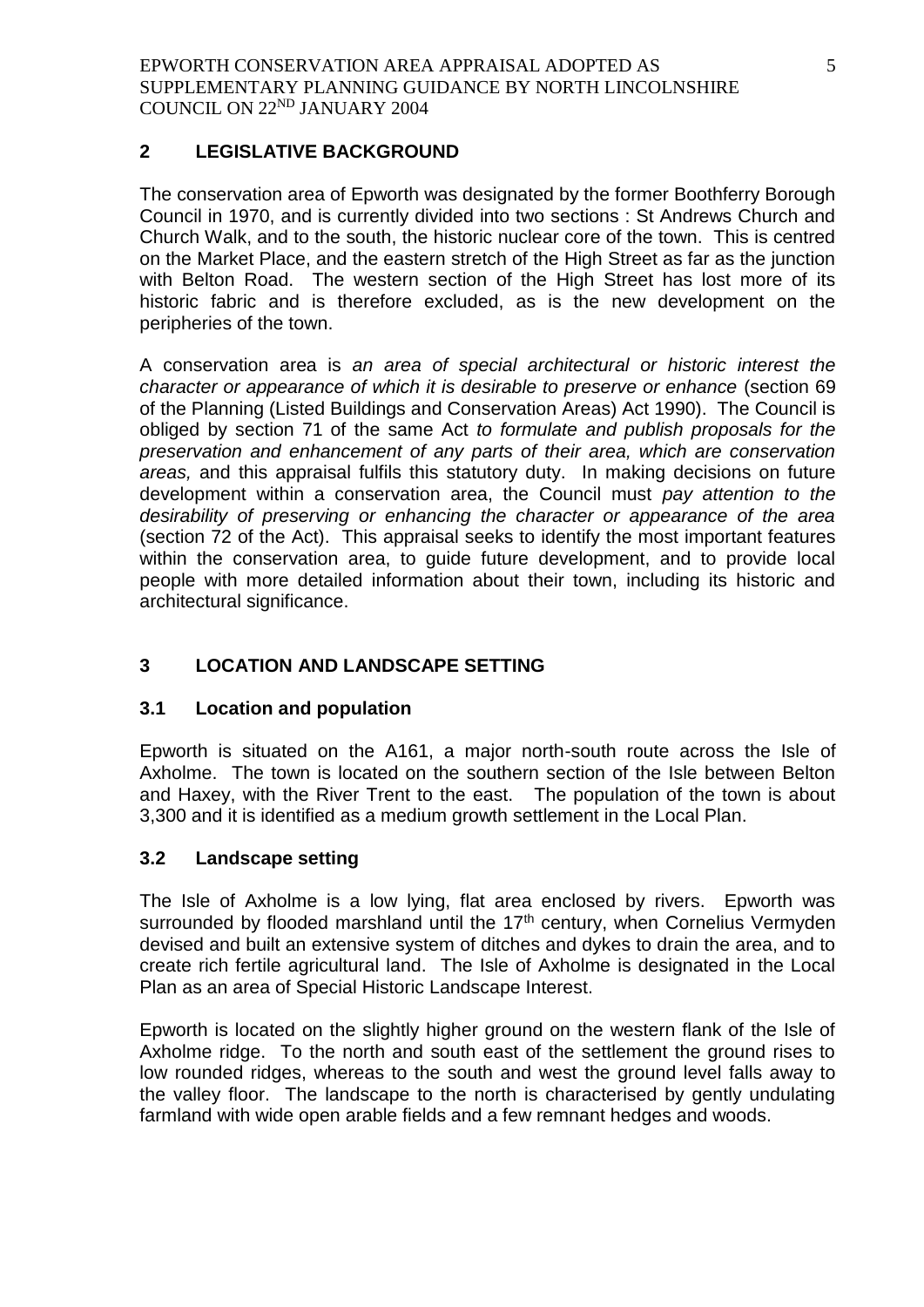Two old windmills, Brook's Mill of c.1800 and Maw's Mill of c. 1820, and a modern water tower, are distinctive landmark features on the horizon to the north. To the west is low lying open farmland, including Belton Field, one of the best surviving examples of a medieval open field. To the south-west is Epworth Turbary, a small settlement established in early  $19<sup>th</sup>$  century, when the land given to the community in compensation after the commons were enclosed by the local landowners. The settlers made a living from the extraction of peat and sand, but the land was so poor that over the years much of it has been recolonised by scrub and woodland, sections of which are now rich in flora and fauna and have been designated as a Site of Special Scientific Interest (SSSI).

#### **3.3 Geology and building materials**

The Isle of Axholme is a raised outcrop of Mercia Mudstone (formerly known as Keuper Marl), forming gently undulating land rising to 41m. OD at High Burnham, and extending in a low ridge to the Trent at Owston Ferry. It forms an enclave within part of a larger landscape characterisation area known as the Humberhead Levels. This area owes many of its characteristics to two main factors: firstly, to the geological conditions resulting from the last glacial period and subsequent sea-level rises, and secondly, to extensive modification by human activity.

Most of the area surrounding The Isle lies under 5m. OD and is crossed by a series of rivers, many now re-aligned and canalised. Here the bedrock is covered by glacial, lacrustine and alluvial sands, silts and gravels deposited during the last glacial and subsequent post-glacial Holocene phases.

Around c. 18,000 – 11,000 BP, during the last glacial period, ice sheets in the Vale of York and North Sea blocked drainage and created Lake Humber, which spread across the area of the Humberhead Levels. The lake finally silted up around 11,000 BP, leaving a broad plain across much of the study area, crossed by a series of meandering rivers and interrupted by the hills of the Isle of Axholme and low "islands" of glacial sand and gravel.

The earliest building within Epworth is St. Andrew's Church, which dates back to the 12<sup>th</sup> century and is constructed mainly from local limestone with mudstone rubble (sometimes rendered) in places. The medieval Market Cross is also limestone. A medieval clay tiled floor has been excavated in the ruins of the former manor house close to St. Andrew's Church, but before the  $18<sup>th</sup>$  century, the minor buildings in the town would have been mud-and-stud and no examples of this friable material remain. After the 18<sup>th</sup> century, most of the buildings were built from brick with clay pantile roofs, although the Wesleyan Methodist Chapel is an example of stone being used for a more prestigious building.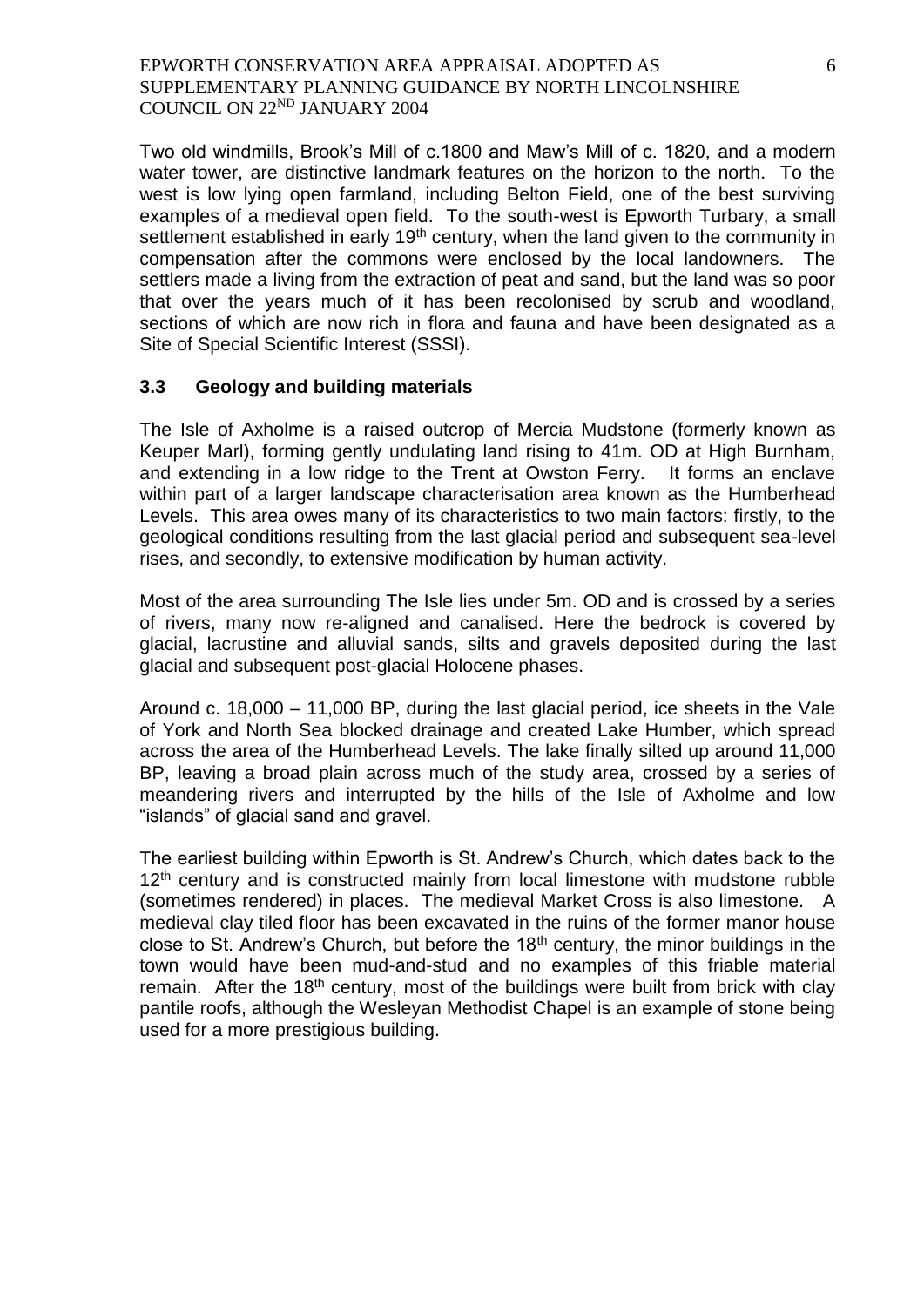#### **4 HISTORY AND DEVELOPMENT**

#### **4.1 History**

The name Epworth comes from the Old English personal name 'Eoppa' coupled with the OE word 'worth', meaning an enclosure. In the Domesday Book of 1086 Epworth is referred to as *Epeurde* and was valued at 5 pounds, a fall from its 1066 value of 8 pounds. The Domesday records shows that there were 11 fisheries but that most of the income came from farming.

In the  $12<sup>th</sup>$  and  $13<sup>th</sup>$  centuries Lord Mowbray was the major local landowner. He developed Epworth into a market town and the first market charter was granted in 1380. The settlement depended on agriculture, particularly the growing of various crops, including hemp and flax cultivation, and the rearing of livestock. In 1305 Lord Mowbray granted the right to exploit the commons to the local peasantry providing peat, wood, fish and fowl.

Around 1620 the Isle of Axholme was extensively drained under the guidance of the Dutchman Cornelius Vermuyden. This had a major impact on the landscape, industry and communities of the area. Ownership of the drained land was given to Vermuyden, the Crown and existing local landowners, but as a consequence the rights to common land were reduced. Pre-drainage, the common land in Epworth totalled 14,000 acres, but after Vermuyden's work was completed, it was reduced to only 5,900 acres. However, the agricultural prosperity which followed the improvement of the land lead to a rapid growth of the main towns, and from 1590 to 1640 around a hundred new cottages were built in Epworth to accommodate the influx of new inhabitants.

During the 18<sup>th</sup> century Epworth's prosperity was based on the richness of the local soils and was further boosted by improvements to agricultural methods, transport and industry. Weekly markets were held in the town for the sale of local produce, including wheat, beans, turnips, flax and potatoes. By 1780 there were four factories in Epworth producing sacking. Further changes to the farming industry took place with the enclosure of the common lands between 1795 – 1803.

The 19<sup>th</sup> century saw the beginning of a decline in status of Epworth market, in favour of bigger centres such as Doncaster. The hemp and flax trade suffered due to competition from the Baltic, and the manufacture of new fabrics. The impact took time to filter through, and in 1856 there was still a significant number of linen, sacking and ropemakers, as well as flax merchants in Epworth. During this period new technologies lead to new industries becoming established such as milling, brewing, and malting. However, the development of the iron and steel industry in Scunthorpe, and brick making in Crowle, was the start of the shift away from an economy based almost totally on agriculture and its products.

Today, agriculture still plays a major role in the Epworth local economy, although increased mechanisation has resulted in fewer jobs in farming generally. However, improvements in transport, especially the building of the motorway, has lead to a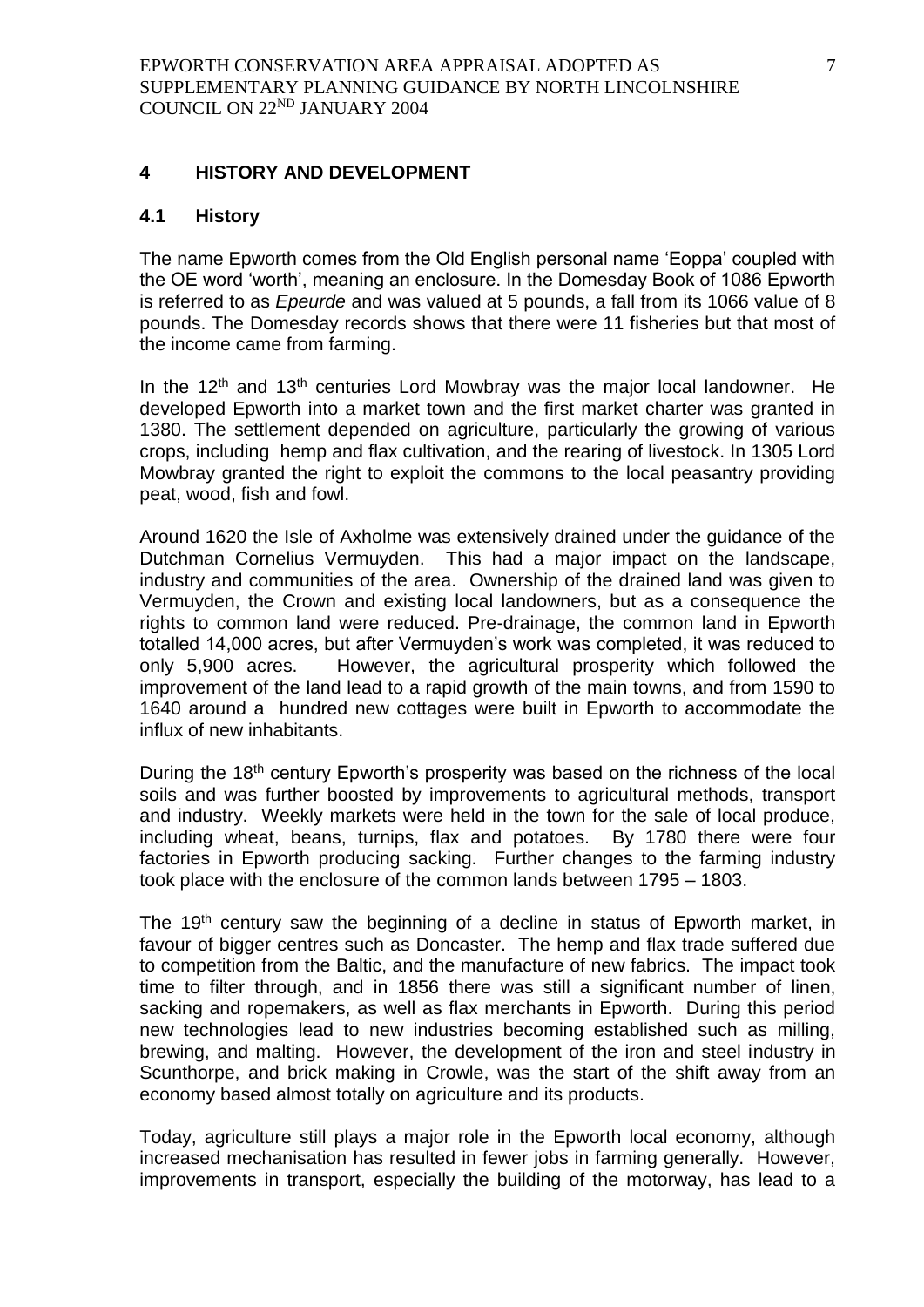more recent expansion of Epworth as a dormitory town for the larger conurbations such as Scunthorpe and Hull.

Epworth has a special place in history as the birthplace of John and Charles Wesley, who started the Methodist movement. Their father Samuel Wesley moved to Epworth in 1696 to take up the position of rector. It is here that he raised his family of nineteen children. John Wesley went to Oxford to study, but became a deacon in 1725 and returned to Epworth to help his father. Three years later he returned to Oxford and became the leader of a religious study group called the Methodists which had been founded by his brother Charles. The two men later went to American but soon returned and John became an itinerant preacher. In 1784 the Methodists split from the Church of England to form a new religious order which still survives today.

### **4.2 Archaeology**

There are no Scheduled Ancient Monuments in Epworth, although the whole of the town centre is archaeologically sensitive. During excavation work in the 1970's in Vinegarth Close near St Andrews Church some remains of the medieval manor house were unearthed. The works revealed that the house had a clay tiled floor and mudstone wall foundations.

## **5 CHARACTER OF THE CONSERVATION AREA**

#### **5.1 Plan Form**

The 1907 OS map (Figure 1) shows Epworth as a nuclear settlement around the Market Place and extending in a linear form westwards along the High Street towards Sandtoft, and northwards towards St. Andrew's Church – a layout which remains largely intact today. At the heart of the conservation area is a triangular island of land lined by Church Street, The High Street and Market Place. The Market Place is located to the south east corner with Albion Hill rising to the south east and Queens Street leading southwards. The High Street emanates from the west side of the Market Place and runs westwards before bending north westwards towards Sandtoft. The properties in these streets are located on the back edge of the pavement, on narrow plots, giving the area a close-knit, urban townscape. On the north side behind the High Street the ground rises up to a low ridge. This area contains narrow strip fields, probably remnants of medieval burgage plots. St Andrew's Church is located on this elevated ground to the north with Church Walk forming the connection with the Market Place. The distance of the church from the Market Place confirms that the church pre-dates the setting out of the market in the 14<sup>th</sup> century.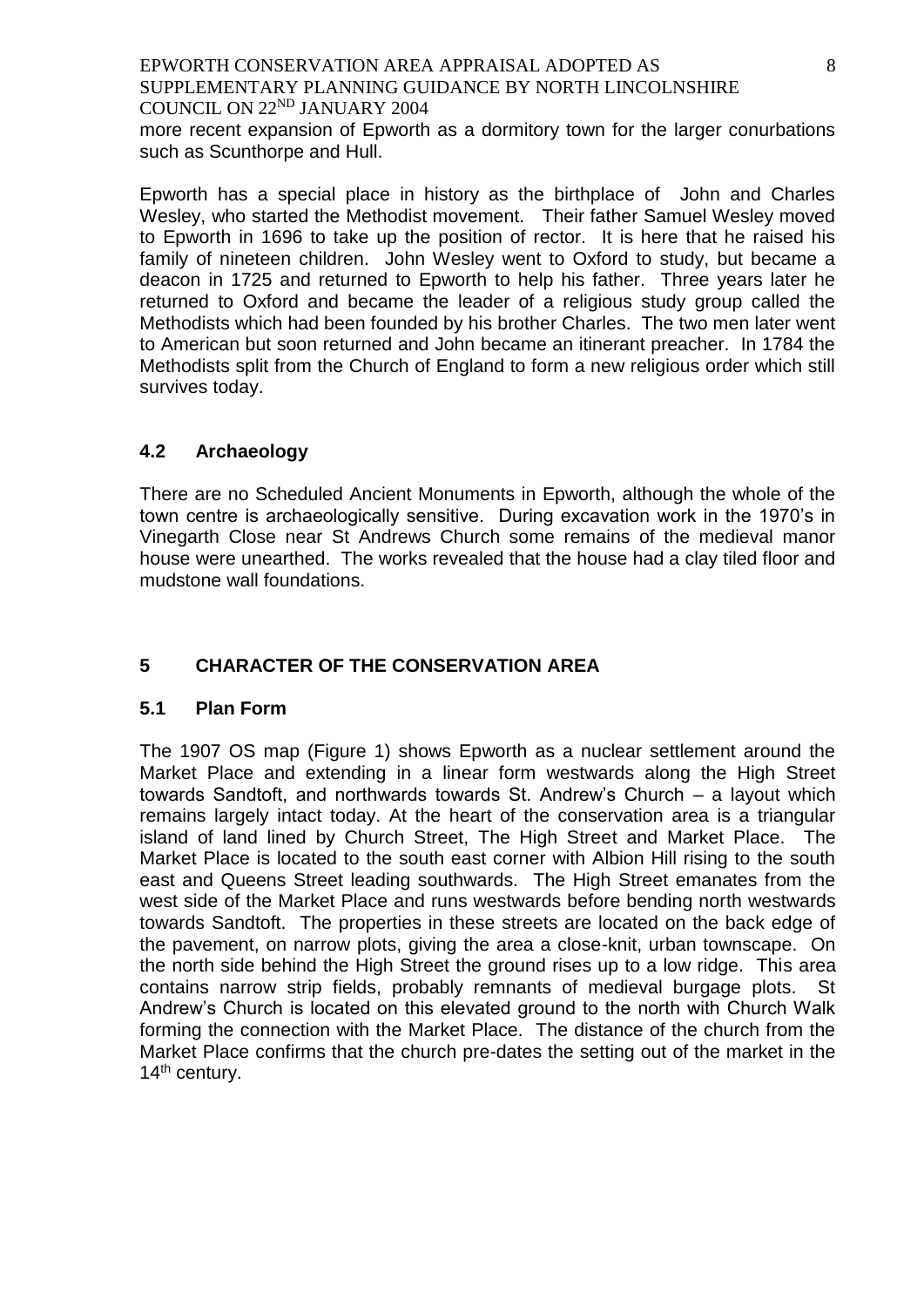#### **5.1 Activity/uses**

As the conservation area covers the commercial centre of Epworth the predominant use of the buildings is commercial with shops, restaurants, banks, and public houses all represented. Churches, chapels, and offices, with some residential uses at first floor level can also be identified. The shops are mainly small and family-run, rather than national chain stores. Most of the premises are occupied and the town centre has a vibrant atmosphere with a constant flow of customers and through traffic, most of which passes through the Market Place, which forms an obvious centre to the settlement.

### **5.2 Open spaces, trees and vistas**

As previously noted, Epworth has a closely knit, urban townscape, and therefore there are few areas of open space within the town centre, although to the north of the High Street and Church Street are the long medieval plots, still used as gardens and small fields, which can be seen from the road.

By contrast, around the town are open fields and long vistas across the surrounding countryside much of which retains significant elements of its medieval form, an unusual and nationally important survival.

Although the market is no longer a central feature of community life, the open space of the Market Place still forms the physical focus of the town. It is a diamondshaped space, enclosed by buildings with roads diverging from the apexes. Unfortunately, as a road junction, the constant flow of through traffic dominates the space. In front of the Old Manor Court House is a large area of York stone, on which is located the remains of the Market Cross. It was from here that John Wesley often preached to the assembled crowds. Work is in progress on improvements for pedestrians including widening the pavements and reducing carriageway widths. The most important view of the Market Place is from the higher ground of Albion Hill, across to the Market Cross and Old Manor Court House.

The churchyard of St Andrews Church is identified in the Local Plan as an "area of amenity importance". This designation also covers the area of land on either side of Church Walk which it not within the conservation area. It contains a number of mature trees, which provide a sense of enclosure, as well as framing views to the open countryside beyond. Church Walk is flanked by a row of mature lime trees which give a formal structure to the path and attractive setting to the church.

From the elevated position of the churchyard there are expansive views across the rest of the town centre and to the countryside beyond. The area to the west of the churchyard is partly given over to car parking and has some recreational equipment. This is outside the conservation area and the recent modifications to the car parking arrangements are regrettably poorly executed. Timber fencing and a modern garage, allied to modern boundary treatments, also add to the overall picture of neglect. Gardens and small fields run north from the rear of the buildings on the north side of the High Street, up to the footpath which provides access from Belton Road, and these landscaped areas are visible between the buildings.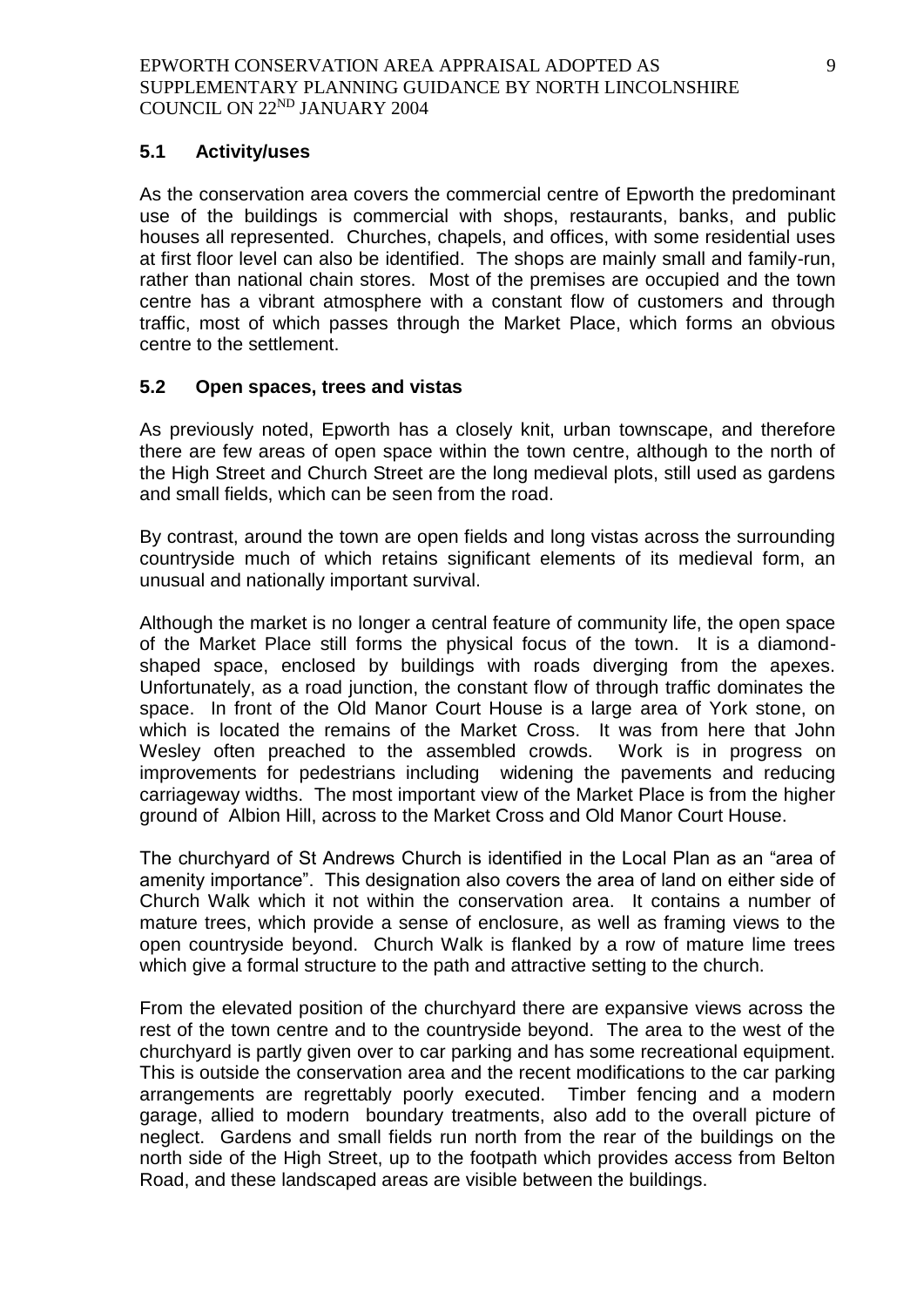The Wesley Memorial Chapel in the High Street is set within well maintained grounds; with areas of lawn crossed by linear paths, rose beds and trees. This area provides a visual break in the densely built form of the town centre and provides a tranquil public area of soft landscaping.

### **5.3 Architectural style and building materials**

The majority of the buildings in the centre of Epworth are modest, two storey brick buildings dating from the late  $18<sup>th</sup>$  or  $19<sup>th</sup>$  century. These tend to be located at the back edge of the pavement, facing the street. A number of buildings have been either rendered or painted. Windows are usually timber double-hung sashes, with some good examples of plain, late-Georgian doorcases and some 19<sup>th</sup> century shopfronts. Roofs are pitched and covered in clay pantiles or Welsh slate.

Overall, the buildings have a very similar form with common materials and detailing, although displaying a number of local variations including window design and roof pitches. There are no formal terraces, rather a pleasing amalgam of similarly sized and decorated houses, arranged informally in groups.

Interspersed within these small groups of buildings are a number of large architectural set pieces such as the Wesleyan Methodist Chapel, the Kilham Methodist Chapel (now the Youth Centre), Old Manor Court House and St Andrew's Church. These more prestigious buildings take their architectural cue from a more national style, including the Victorian Gothic details popular in the 19<sup>th</sup> century for ecclesiastical buildings of all types and used for the Wesleyan Methodist Chapel.

## **5.4 Listed Buildings and Buildings of Townscape Merit**

There are a number of historic buildings in Epworth which are included in the Department of Culture, Media and Sports List of Buildings of Special Architectural or Historic Interest. The Church of St Andrew and the Old rectory are the most important buildings being grade I while all the other listed properties are grade II. Samuel Wesley's tombstone is listed mainly for historical associations and another gravestone to Thomas Cutforth is included. There is a concentration of listed buildings in the Market Place; the Manor Court House, the K6 telephone box and Market Cross in front, 27 Queen Street, The Red Lion Inn and 4/6 Market Place opposite, plus Nos. 4 – 6 Albion Hill. Nos. 24, 26, 46, 48, 50, 52, 66, 68, 70, 11 and 13 The High Street are all grade II. The listed Kilham Memorial Methodist chapel and school, the Wesleyan Memorial Chapel, School, Manse and Warden's House, have significant historical as well as architectural interest. These buildings are described later in this document; a further brief description accompanying the listing can be obtained from North Lincolnshire Council. These buildings are not only important locally but they are also considered to be of national significance and there are policies in place to conserve these buildings for future generations.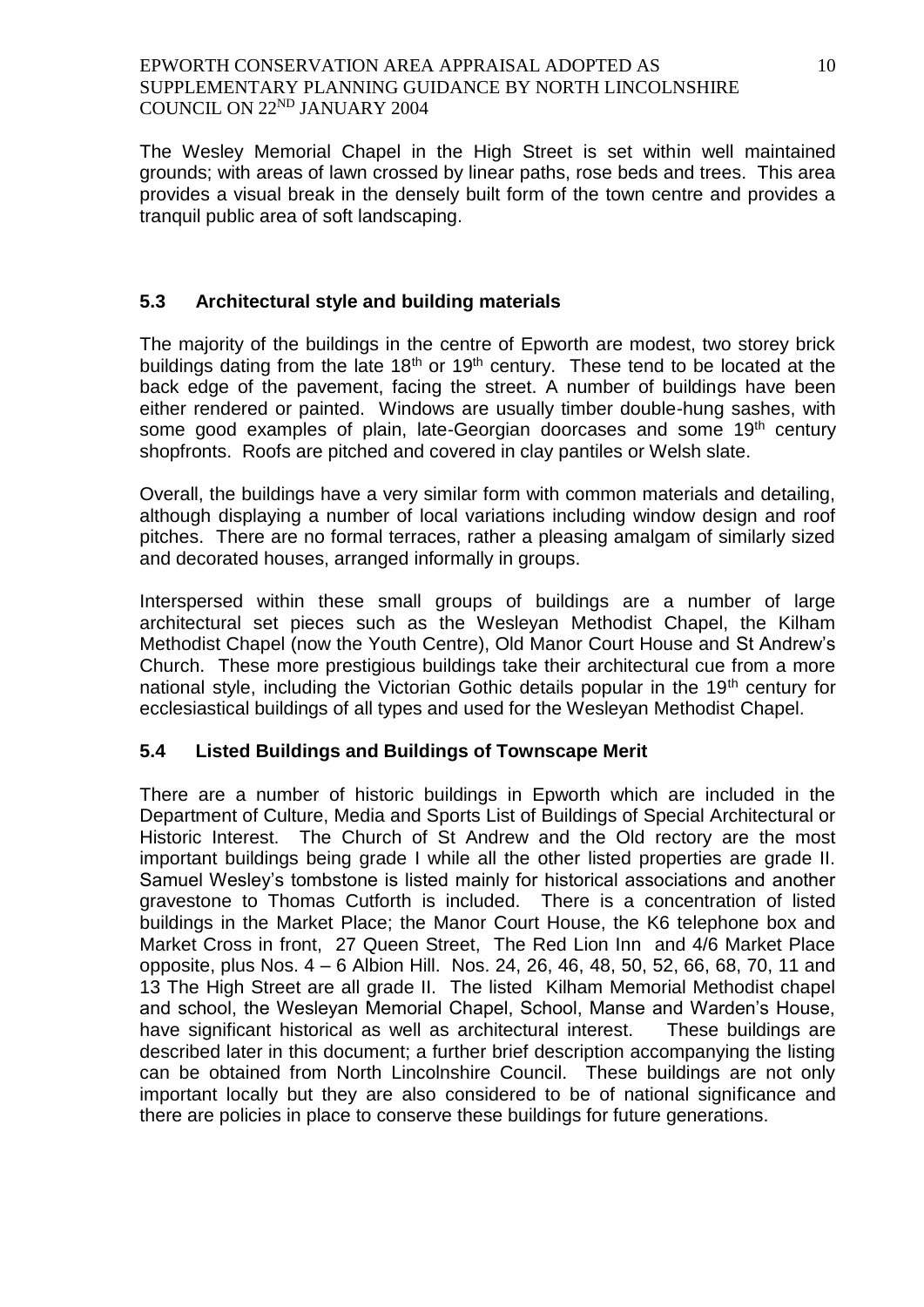This appraisal has identified a large number of Buildings of Townscape Merit all of which are marked on the Townscape Analysis Map. These are unlisted buildings which it is considered contribute positively to the character of Epworth Conservation Area. Included in this category are larger public buildings such as the late Victorian Temperance Hall to more modest  $18<sup>th</sup>$  and  $19<sup>th</sup>$  shops and houses built in the local vernacular style, as well as some later Edwardian houses.

The buildings are generally unaltered or, could with some restoration, be easily reinstated to their original appearance. Their age and architectural interest is considered to provide justification for them to be given special protection and the Council with resist their demolition unless the applicant can prove the building is beyond the point of economic repair. Additionally, because these buildings are an important part of the character of the Conservation Area, the Council will pay special attention to applications for alterations and extensions.

## **6 DESCRIPTION OF EPWORTH BY AREA.**

#### **6.1 Market Place.**

The Market Place is roughly square in shape, on a slight hill, and punctuated by the four roads which meet in the centre of Epworth. The buildings which surround it are either listed, or modern buildings of little merit. Important views can be seen from the Market Place towards St. Andrew's Church, some distance away, but otherwise the roads entering the square are relatively narrow and enclose the space quite noticeably.

All that remains of the Market Cross is the square stone plinth raised on three circular stone steps, but still provides Epworth with a notable feature and links to the past. The cross is now situated in an area of York stone outside the Old Manor Court House, along with a listed K6 telephone kiosk. It gives a sense of focus to the space which is now somewhat blighted by modern development. However, the character of the Market Place is currently being improved by the construction of new pavements, providing greater pedestrian priority.

The historic significance of the space is emphasised by the fact that most of the listed buildings enclosing it are larger and grander than those in the surrounding streets. These buildings occupy larger plots, being four or five bays wide, and although only two storeys have greater floor-to-ceiling heights. The Old Manor Court House, no. 27 Queen Street, the Red Lion Inn and no. 4 and 6 Market Place are the most notable buildings. The Old Manor Court House was built in 1802-03 as a courthouse, a use which continued throughout the  $19<sup>th</sup>$  century. In 1949 it was purchased by the Mechanics' Institute, which had been established in Epworth by William Read in 1837. The building still houses the Mechanics' Institute Library on the first floor and the Epworth Civic Society have their offices on the ground floor. This two storey, five bay building originally had an open ground floor arcade which was infilled in the 19<sup>th</sup> century with brick panels containing tripartite windows. The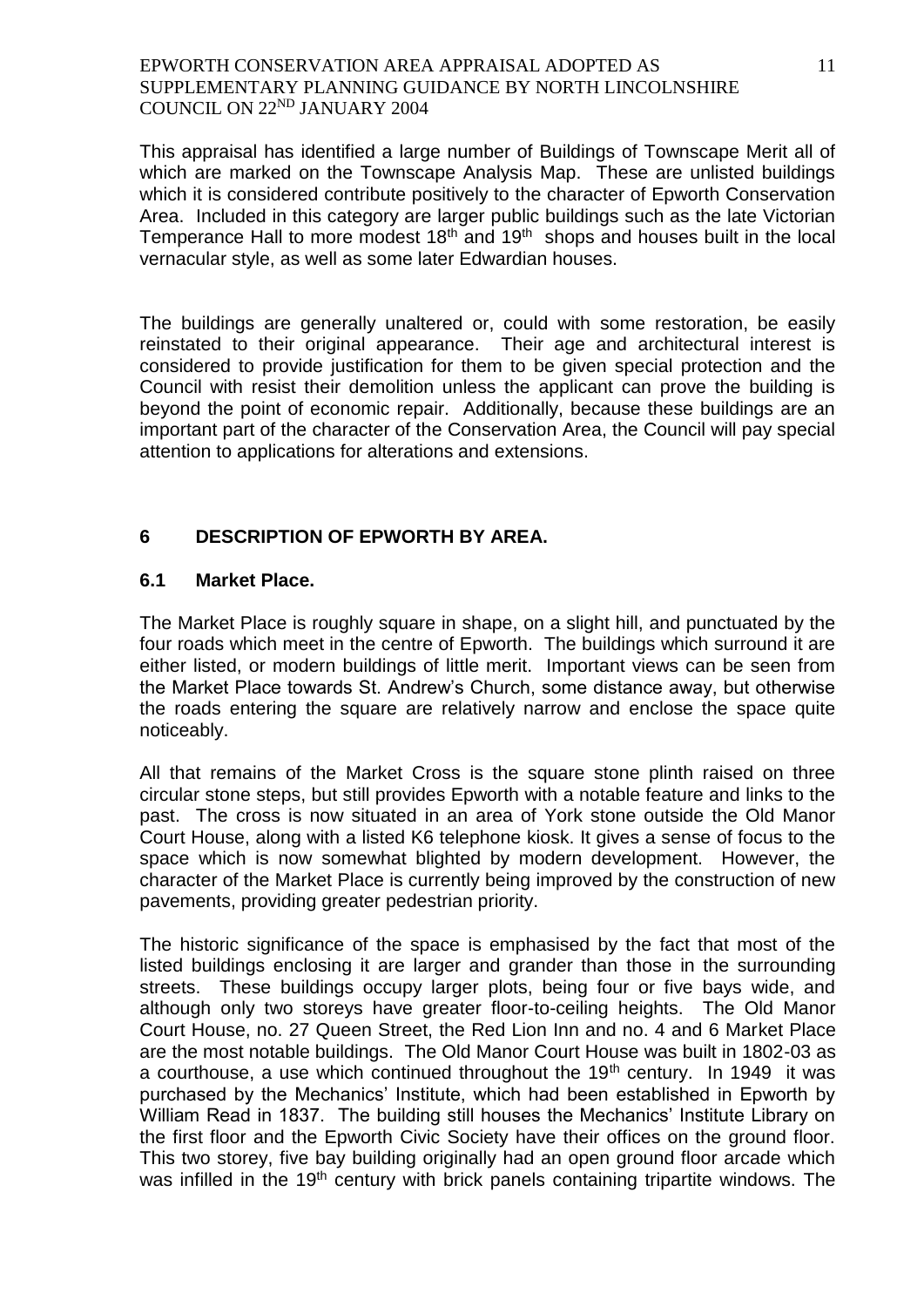first floor has tall twelve pane sashes with delicate glazing bars, with rusticated stucco lintels. The slate roof slightly projects with a moulded eaves cornice.

On the other side of the Market Place is the Red Lion Public House, dating from the mid 18<sup>th</sup> century, and originally functioning as a coaching inn with stables to the rear. It occupies a substantial corner plot with small additions to the side along Albion Hill. The two storey building has a white stucco front with details such as quoins picked out in black paintwork. The windows are small paned, timber sashes and the roof has been reclad in natural slates.

Sited next to each of these corner properties are two very similar buildings, no. 27 Queen Street and no. 4 and 6 Market Place.

These were probably originally designed as town houses but the ground floors have been converted into a restaurant and shop respectively. These are built from brick, two storeys high, and date to the early to mid  $18<sup>th</sup>$  century. Each is five bays wide, with elegant six-over-six timber sash windows with architraves set flush with the front elevation. Both the roofs overhang the front elevation and have a coved timber eaves cornice. The roof covering is natural slate, a  $19<sup>th</sup>$  century alteration to what was originally clay pantiles.

The buildings which occupy the other two diagonal angles of the Market Place are less architecturally distinctive. The Co-operative Store on the Albion Hill/Queen Street corner is a two storey brick building, with two angled elevations to the Market Place. The elevations are dominated by the modern display windows which have oversized fascias, poor detailing and with the windows blanked out by film on the inside.

The final corner is occupied by the Halifax and HSBC bank. The Halifax is a late- $18<sup>th</sup>$  to early  $19<sup>th</sup>$  century, two storey building, with steeply pitched roof. The building was substantially altered in the early  $20<sup>th</sup>$  century, when a roughcast render was added, windows altered, and the roof covered in concrete tiles. Its neighbour is of a similar age and was originally three storeys high. Truncated and much altered in the 1950's its form and materials attempt to reflect elements from the surrounding buildings but fails to provide a convincing elevation. Particularly, it has a greater floor to ceiling height and a different eaves level. Added to these differences are the large fascia, obtrusive signage and concrete roof tiles.

- Market Place forms centre of Epworth and its plan form, with its roughly square shape and radiating entry/exit roads, provides an important reminder of its medieval function
- Remains of medieval Market Cross provides notable feature
- Surrounded by listed buildings and a few modern buildings of negative quality
- Most important buildings are the Old Manor Court House, the K6 telephone box, no. 27 Queen Street, the Red Lion Inn and nos. 4 and 6 Market Place
- Mixture of materials brick or painted render for the walls, clay pantiles or slate for the roofs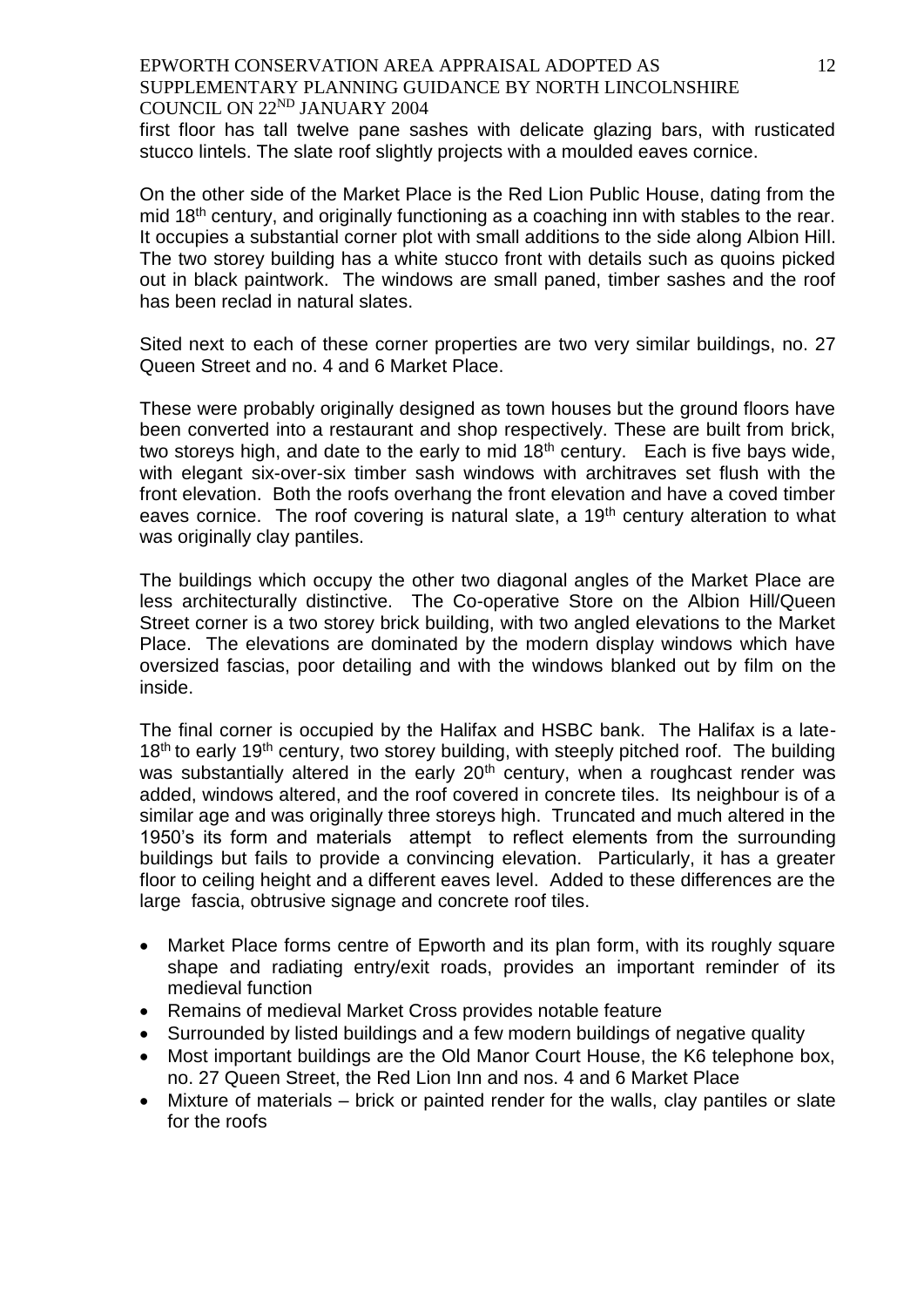### **6.2 Albion Hill and Queen Street.**

From the Market Place the conservation area extends a short distance along Market Place, Albion Hill and Queen Street. Rising up Albion Hill from the Market Place are nos.  $4 - 10$  Albion Hill, a cohesive group of listed mid-18<sup>th</sup> to early-19<sup>th</sup> century properties, with later 19<sup>th</sup> century shopfronts, all grade II listed.

Nos. 4 and 6 is located closest to the Market Place. This is a three storey property, the second storey being kept low in order that its overall ridge height does not exceed its neighbour No.8 located on higher ground. All these properties have brick colourwashed front elevations with high quality timber  $19<sup>th</sup>$  century shopfronts, with particularly ornately carved console brackets supporting the cornice. The windows are all timber double hung sashes with flush architraves. Unfortunately the roofs are covered in concrete pantiles which lack the quality and colouring of clay.

Queen Street contains a number of smaller, 19<sup>th</sup> century cottages, most of which have been variously altered. The Queen's Head Public House probably dates from the early 19<sup>th</sup> century, but with later 19<sup>th</sup> century alterations such as the slate roof, windows and render. There are extensive low ranges of brick buildings with clay pantile roofs to the rear, facing Chapel Street, which are likely to have been the stables and other storage rooms when the pub was a coaching inn.

- Changes in level important in views along Albion Hill
- Nos. 4-10 Albion Hill are the best group (grade II) and date to the late  $18<sup>th</sup>/E19th$ centuries
- Walls are painted render, with some good quality shopfronts
- Windows are timber, double-hung sash windows with flush architraves
- Queen Street contains smaller, 19<sup>th</sup> century cottages
- Queen's head P H the most important building

#### **6.3 High Street.**

The High Street runs westwards from the Market Place with a slight downhill gradient, linking the town centre with the A161, Belton Road. The eastern end, closest to the market Place, is lined with two storey buildings, many with ground floor shops. To the west, the buildings are more dispersed and the two chapels (the Wesleyan Memorial Chapel and the Kilham Memorial Chapel) and associated buildings, which lie on either side of the road, are the important townscape features. The gardens to the Wesleyan Memorial Chapel are a particular delight and provide a pleasant setting for the Gothic buildings, which are set back from the road.

At the junction of the High Street and Chapel Street the lack of frontage buildings creates a gap in the built-up townscape. A single storey shop is located to the rear of the site, with an open tarmac area used for parking fronting the highway. In urban design terms, in such a densely built up street, this gap contrasts unfavourably with the more densely built-up streetscape of the surrounding area. However, the beech tree in its stone planter provides some emphasis to the corner, and makes a vital contribution to the views along the High Street.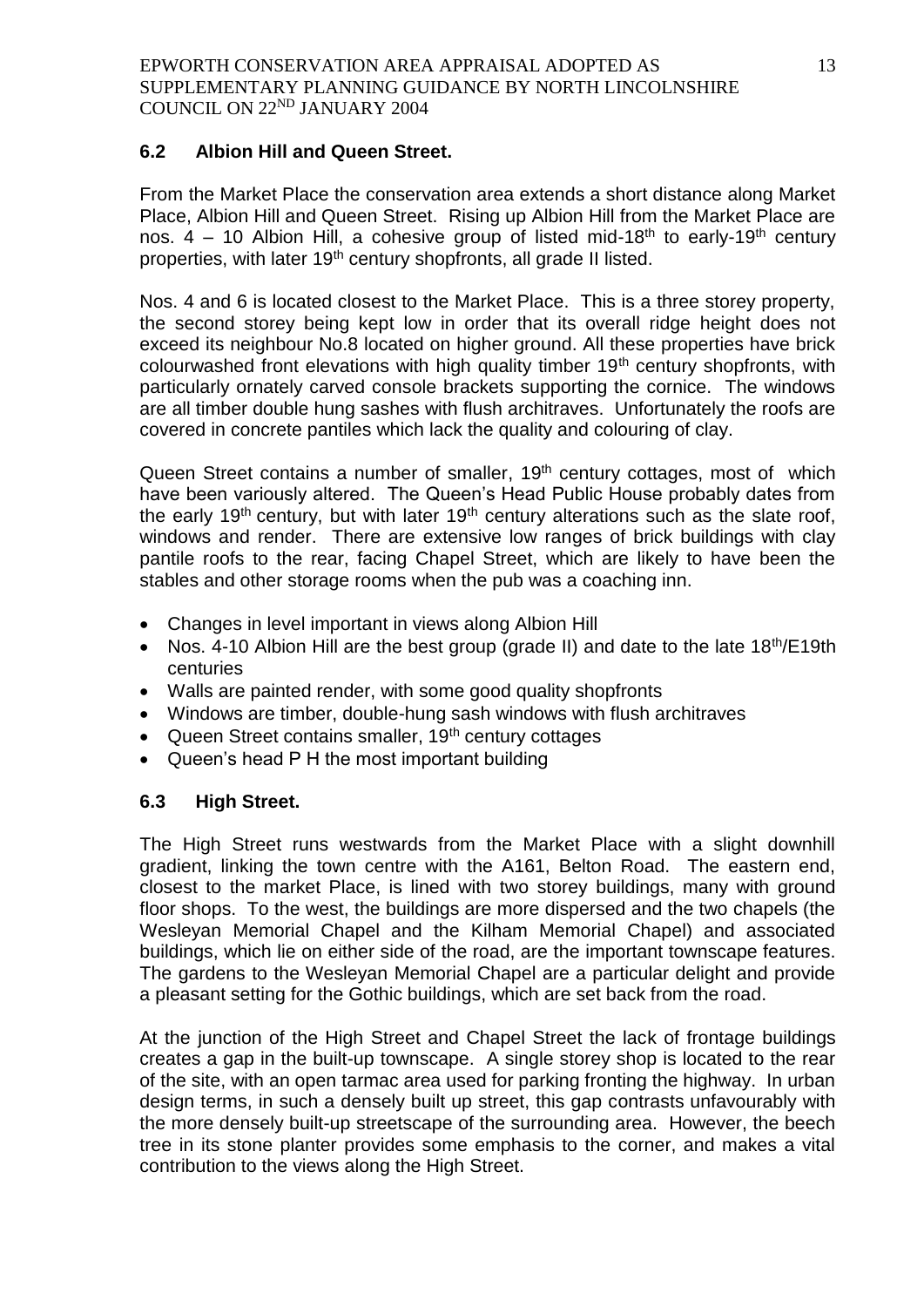The eastern section of the High Street is relatively narrow, and is contained by the terraces of slightly varied properties which lie close to the pavement on either side. Nos. 1 – 7 and 8 – 20 are terraces of two storey, early 19<sup>th</sup> brick properties with pantile roofs and timber shopfronts. No.1 is specially designed to address its corner location with a hipped slate roof, chamfered corner entrance and display windows facing both the High Street and the Market Place. Glen House (no. 24) stands out from the rest of the group.

This is a more substantial building and dates to the late  $18<sup>th</sup>$  century. It is built from brick and is double-fronted, with canted bays on either side of central entrance door and a pedimented doorcase. No.26 is similarly an individually designed 18<sup>th</sup> century house with a 19<sup>th</sup> century ground floor shop. This building is not as tall and grand as its neighbour.

A key position in the High Street, at the point where it splits into Church Street and High Street, is occupied by nos. 28 and 30. These buildings are a pair of two storey, early 19<sup>th</sup> century properties, with an  $20<sup>th</sup>$  century shopfront. As there are significant views to these buildings from the central section of the High Street it is unfortunate that the front elevation and pavement of these buildings are cluttered by a proliferation of modern signs.

To the west of this junction the High Street is wider and has a more spacious quality. The properties located on the eastern end of this section of the High Street are more substantial and more varied in use. Nos.  $32 - 38$  is a three storey, late 19<sup>th</sup> century, red brick building of five bays. The tall ground floor of the block is occupied by one large single unit which at present is used as an estate agents' office. The shopfront is modern, but constructed in timber with traditional detailing. On the south side is no. 11 and 13, a listed 18<sup>th</sup> century house with a former shop on the corner. The house is two storeys high, three bays wide, and built from the local brick with large, double hung, sash windows.

The north side of the central section of the High Street contains a number of small 19<sup>th</sup> century buildings with ground floor shops. There are also some larger town houses, such as nos. 46 & 48 and nos. 50 & 52, which have had shops inserted into the ground floor. The most interesting building is the Post Office with its ornate Dutch gable facing the street, grade II listed and a rare survival.

It contains sections of original timber framing (the old "mud-and-stud" form of construction) which probably date from the  $17<sup>th</sup>$  century. This earlier fabric was encased in a brick skin during the  $18<sup>th</sup>$  century, and in the  $19<sup>th</sup>$  century the Dutch gable was added. The list description suggests this is one of the earliest surviving vernacular buildings on the Isle of Axholme.

The south side of this part of the High Street is less architecturally distinguished as the main group of early 19<sup>th</sup> century buildings have been substantially altered. Nos. 19 – 31 all have had their windows changed and openings altered, and some have been rendered. The cumulative impact of these changes has harmed the appearance of the group and detracted from their architectural interest.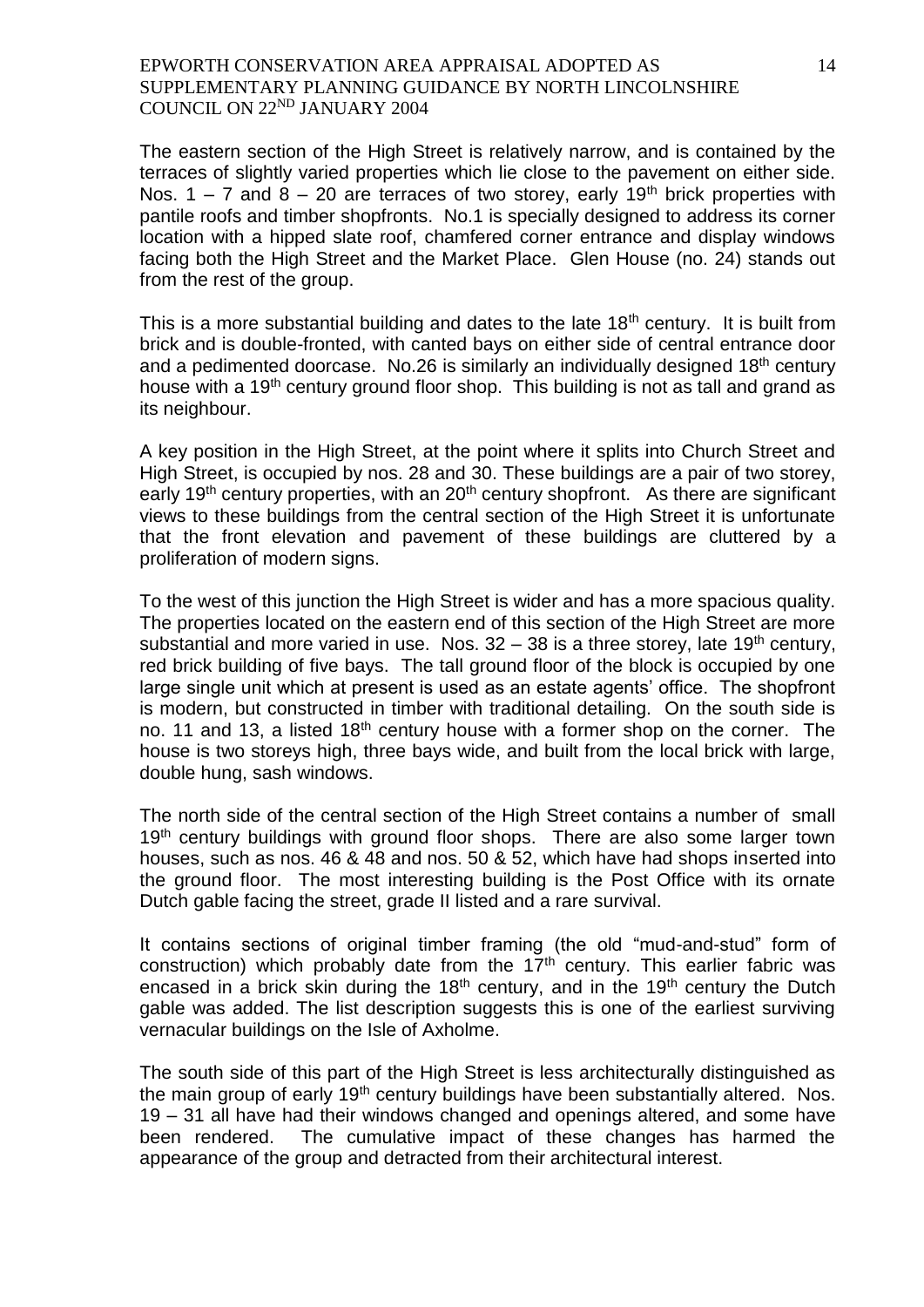No. 17 is a relatively intact late  $18<sup>th</sup>$  to early 19<sup>th</sup> century house, with well detailed modern timber shopfront which gives an indication of the former appearance of the rest of the group. An oddity within the High Street is no. 33, a detached late-Victorian house which is set back from the road and almost totally obscured by an ivy clad tree. The Temperance Hall, dated 1868, has now been converted to offices but retains its Classically-inspired frontage, applied to the front of a simple brown brick building to provide a more prestigious elevation to the High Street. The original front door, with moulded panels, sits centrally with round-headed windows on either side, with margin lights. Above the door is a smaller window, of similar design. The whole composition is enlivened by the use of red brick with yellow brick picking out the arches, quoins, cornice, and plinth.

The western end of the High Street is dominated by the two Methodist chapels, together forming a very important group within Epworth. On the north side of the street is the earlier of the two buildings, the Kilham Memorial Chapel of 1859-60, with an adjoining school. The architectural style is typically  $19<sup>th</sup>$  century Gothic, but unusually the chapel is orientated north-south, rather than east-west, with the main gabled entrance facing southwards to the High Street. The front elevation is red brick, with ashlar limestone used for quoins and copings, and some blue bricks used for decorative detailing. Only the buttresses of the original entrance porch remain as the roof and arch have been removed. The tablet within the gable is inscribed : *Erected to the Memory of Alexander Kilham 1860*. This commemorates Alexander Kilham (1762 – 98), who founded the Methodist New Connexion in 1797. immediate setting of the chapel is very poor. The front boundary is a low white boarded fence, and the tarmac car park to the side is enclosed by a crudely detailed brick wall with a metal tubular entrance barrier. A couple of holly bushes and conifer are the only elements of soft landscaping.

In contrast, the Wesleyan Memorial Chapel opposite sits within an attractive, well maintained garden, with front boundary walls built in the same style and materials as the buildings. This building was also erected in memory of John Wesley (1703 – 91) the founder of Methodism, who was brought up in Epworth and later preached in the Market Place. The chapel is the centrepiece of a complex of similarly-detailed buildings all erected between 1888-1889 to the designs of Charles Bell in the High Victorian Gothic style. On either side of the chapel are two small detached houses, The Manse and the Warden's House, with a school located to the rear of the site. All of the buildings are constructed of grey, rockfaced ashlar, with lighter limestone ashlar dressings and slate roofs. The prevailing architectural style is Victorian Gothic. The Chapel has a north-west orientation, with gable entrance to the street approached by a flight of steps. Its belfry has a tall spire which is a highly visible landmark in the Epworth Conservation Area.

- Eastern end of High Street is narrow with continuous terraces of varied, two or three storey houses positioned on the back of the pavements
- Most important buildings are nos. 1-7 and 8-20 High Street
- Pantiled roofs and timber shopfronts a feature
- Walls mainly brick, with sashed windows
- Some larger town houses (e.g. nos. 46 and 48)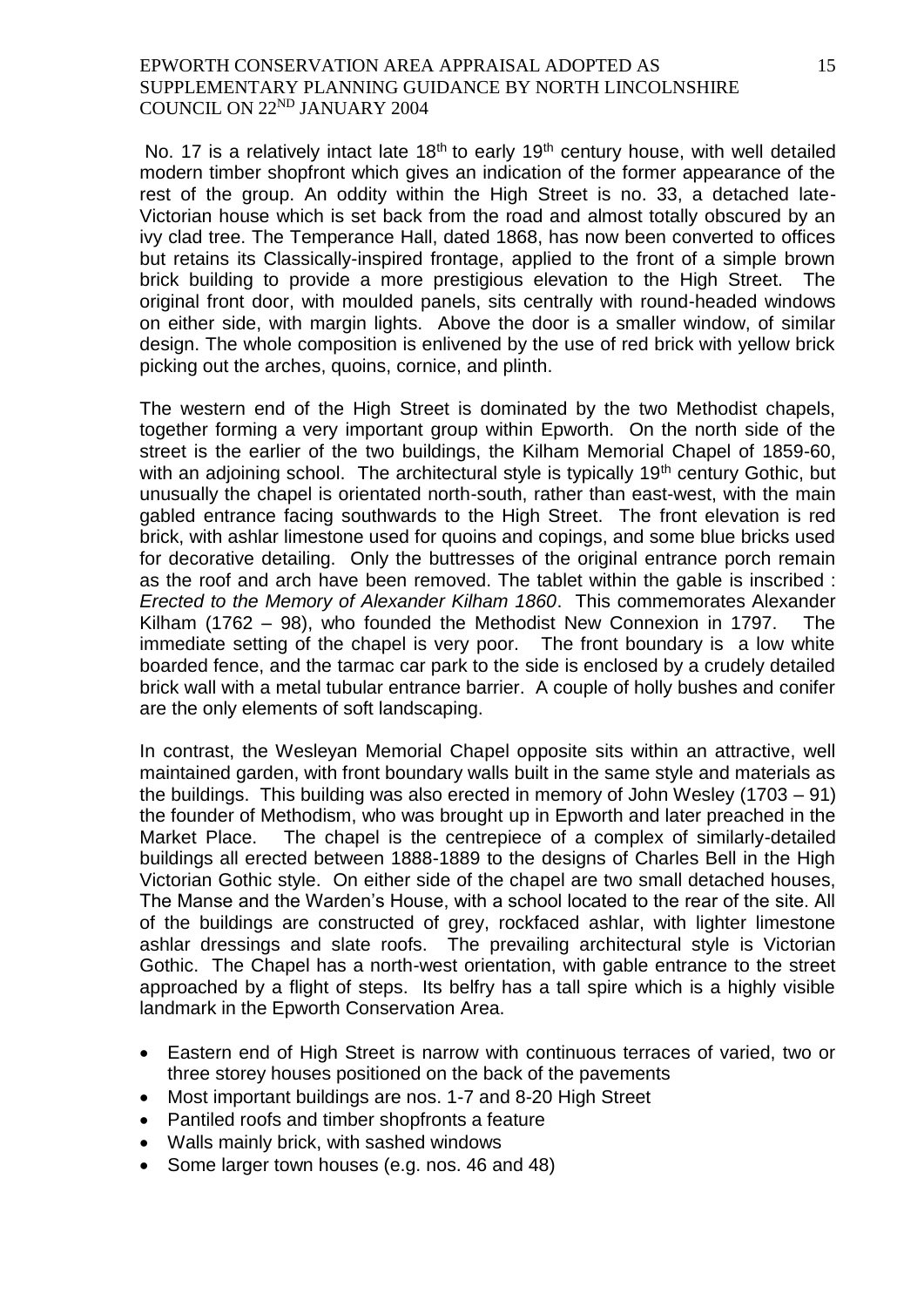- Most notable building is the Post Office , a rare survival of a "mud-and-stud" construction
- Western end of High Street is more spacious, with important religious buildings: Kilham Memorial Chapel and Wesleyan Memorial Chapel with its associated buildings all in the high Victorian Gothic style
- Large, open garden to Wesleyan Memorial Chapel especially important in streetscape

## **6.4 St. Andrew's Church and Church Walk.**

St Andrew's Church appears to preside over the rest of the town from its detached elevated position on a ridge to the north of the Market Place. It is approached by a long straight path, lined with lime trees and daffodils in spring, providing a pleasant walkway from the town. On either side are gardens, fields and the churchyard, all contributing to the setting of this important medieval building. From the churchyard to the north are views over flattish fields, punctuated on the skyline by a distant water-tower.

The church dates mainly to the  $14<sup>th</sup>$  and  $15<sup>th</sup>$  centuries, with some earlier work as well as 18<sup>th</sup> and 19<sup>th</sup> century renovations. It has limestone walls and a prominent square west tower, with an embattled parapet surmounted by crocketed pinnacles. The tower stands silhouetted against the skyline, framed by mature trees, and is a significant landmark in the Epworth Conservation Area. Amongst the gravestones in the churchyard is the chest tomb to Samuel Wesley, John Wesley's father. John Wesley famously used this tomb to preach from.

Church Walk is gravelled and enclosed by a row of trees and a low brick wall. At either end of the path are a pair of rendered gate piers, with recessed arched panels, flanked by railings. The gateway to the churchyard has a cast iron gate and overthrow. At its southern end Church Walk opens into a more open area of cobbles with a Yorkstone path leading diagonally across to join Church Street. This area is enclosed on the east by a row of three early  $19<sup>th</sup>$  century brick houses, which run at a similar diagonal angle as the path. No. 2 is a three bay two storey house with timber sash windows set beneath rendered arched lintels. Nos. 4 and 6 are of a similar style and materials but are a two bay, semi-detached pair. The original timber sashes to no.4 have been replaced with modern plastic windows. On the opposite side of the path is The Limes, a south-facing, two storey house. This is either a totally new house or heavily reconstructed older property. The modern garage behind it is a detrimental feature, seen most unfortunately within the setting of St. Andrew's Church when viewed from Church Street.

Just outside the present conservation area, Church Street and Market Place form the historic approach to St. Andrew's Church but are architecturally undistinguished. Many of the buildings are modern or, if older, have been altered. Fortunately they are largely two storey and continue the historic building pattern. No. 13 Market Place has a plaque with the initials ICH and the date 1843. The important feature of this area is the view northwards to the church and the trees which surround it.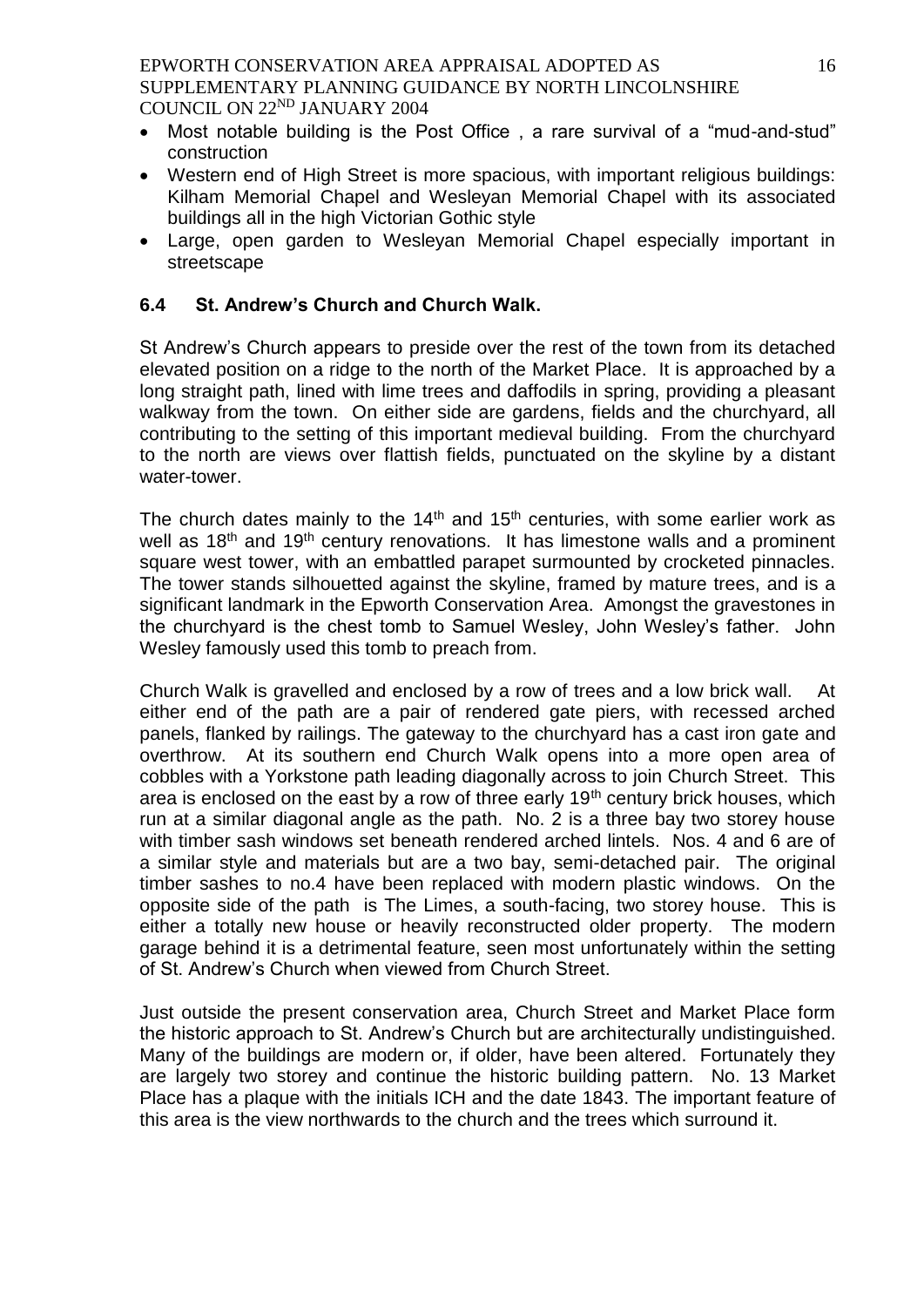Otherwise, detrimental features include the untidy boundaries to the car parking area opposite, unsympathetic alterations to the 19<sup>th</sup> century houses, and the bland modern design of nos. 15-21 Market Place, on the corner with Church Street. However, the inclusion of this area into an enlarged Epworth Conservation Area is suggested later in this document for reasons of historical completeness.

- $\bullet$  St. Andrew's Church is an important listed building dating in part to the 14<sup>th</sup> and 15<sup>th</sup> centuries
- Position on slight hill provides views around surrounding countryside and over Epworth
- Surrounded by attractive graveyard and approached by formal walk, lined with trees, from Epworth town centre

# **7 PROBLEMS AND PRESSURES**

## **7.1 General**

The historic core of Epworth has remained relatively well preserved, although there are some potential threats to the character and appearance of the conservation area. New development on the peripheries of the town has impacted on the setting of the conservation area and the structure of the town as a whole. Further development pressures will need to be controlled and managed in order not to compromise the character and appearance of historic Epworth. As some of the properties are dwelling houses there is the possibility that alterations, which are permitted development and therefore do not require planning permission, could harm the character and appearance of the area. Such as changes have already had some adverse impact on the conservation area and further alterations may have a more major cumulative negative impact. Plastic windows and doors, or poorly detailed modern timber replacements, are the most commonly-found detrimental features.

## **7.2 Buildings which have a negative impact on conservation area**

On the Townscape Analysis Map (Figure 3) only two buildings which have a negative impact on the surrounding conservation area have been identified. The first is the HBSC Bank, which has a prominent location in the Market Place. Its tall floor-to-ceiling heights, overall height, materials, poor window detailing and large fascia sign make it a highly conspicuous discordant element in the townscape. The second is the shop on the eastern corner of Chapel Street and the High Street. This is a building of little architectural merit and its location behind the historic building line is particularly at odds with the context.

## **7.3 Sites which have a negative impact on conservation area**

Four sites have been identified within the existing Epworth Conservation Area which have a negative impact. The worst is the area to the side and in front of the Kilham Memorial Chapel, which is particularly poorly detailed and provides a poor setting for the listed building. Improvements could include the reinstatement of the original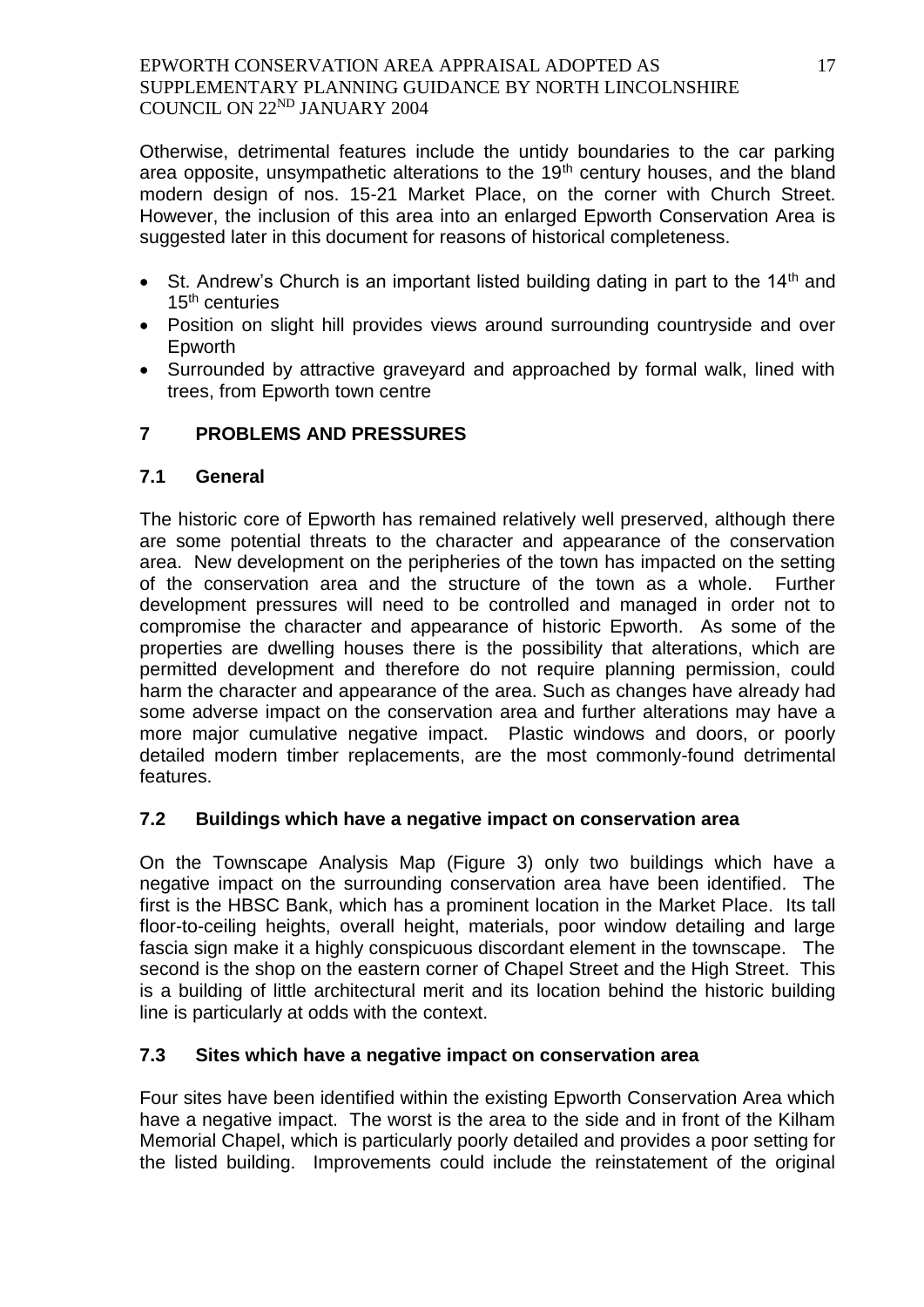boundary to the front of the property, with a new central access, the introduction of some softer landscaping to the car park, and a new entrance gate.

Another site lies on the corner the High Street and Chapel Street, currently used as a car park. This area would benefit from redevelopment, with new building set on the back edge of pavement and providing a more cohesive townscape. No. 33 High Street is another example where the present building is set back from the clearly defined building line, and lack of demarcation between public and private land is regrettable, as is the car parking use of this space. An appropriate improvement would be the reinstatement of a landscaped front garden and a fence or wall to the front boundary. No. 62 High Street is also set back from the road and would benefit from a more appropriate landscaping scheme, and ideally the removal of the offstreet car parking.

## **7.4 Buildings-at-risk.**

Most of the buildings within the conservation area are occupied and reasonably well maintained, and therefore there are no properties which are immediately at risk. However, large buildings such as Kilham Memorial Chapel and the Old Manor Court House have a low level of use and should be monitored to ensure that their present level of care is maintained.

# **7.5 Alterations to existing historic buildings**

Within the conservation area, a number of properties have suffered from the loss of original detailing and materials, such as the insertion of modern windows and doors using uPVC or a variety of stained hardwoods, usually changing the form and pattern of the originals. Another common alteration is the replacement of original clay pantiles with concrete tiles. Guidance to avoid such change, which is detrimental to the overall character of the conservation area, is included in the Supplementary Planning Guidance for Epworth.

# **7.6 Traffic.**

The general increase in car use puts pressure on the environment of small market towns with narrow streets, like Epworth. In particular the major junction and through traffic in the Market Place detracts from what was once a focal pedestrian area. Improvements are currently taking place to the Market Place area and it is hoped that these will reduce the impact of vehicular traffic in the town centre.

## **7.7 Environmental improvements.**

Recent improvements to the Market Place include repaving and widening the footpaths, to create a more pleasant environment for pedestrians. Most pavements are black tarmac or concrete, although there is some York stone in the Market Place. Simple modern street lights are neutral in their effect, but could be improved by attaching lights to the houses and by using more traditional fittings.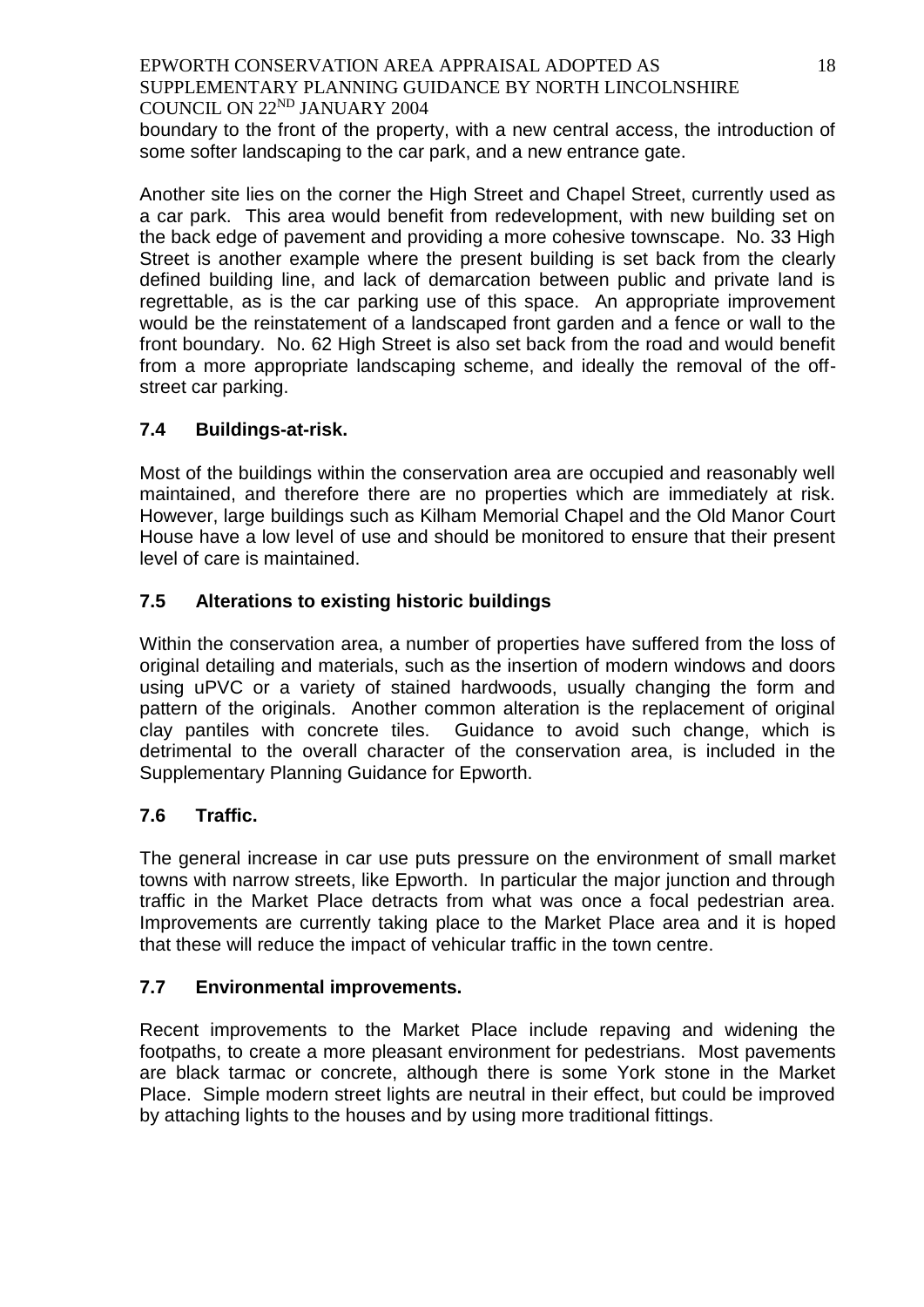## **7.8 Shopfronts**

There are many good examples of historic shopfronts in Epworth, often in unlisted 19<sup>th</sup> century buildings. These should be preserved or enhanced.

# **7.9 Summary.**

- Alterations to unlisted houses already detracting from character of the conservation area ; windows, doors and roofs are particularly vulnerable
- Negative buildings : HBSC Bank in the Market Place; shop on the corner of Chapel Street and the High Street
- Negative sites: Kilham Memorial Chapel front and side area; car park on corner of High Street and Chapel Street; area in front of no. 33 High Street; and the area in front of no. 62 High Street
- Some potential Buildings-at-Risk
- Busy vehicular traffic through town centre detracts from character of the conservation area
- Poor quality paving and modern street lights detrimental to the conservation area
- Shopfronts gradual loss of historic details, especially in unlisted 19<sup>th</sup> century buildings

# **8 RECOMMENDATIONS**

## **8.1 General**

This section contains a number of recommendations in order to preserve and enhance the character and appearance of Epworth in the future. These proposals will be subject to public comment prior to being formally adopted as Supplementary Planning Guidance. Further recommendations may be added, or existing ones deleted, as part of the public consultation exercise.

## **8.2 Preservation, enhancement and re-instatement of architectural quality**

- Encourage the reinstatement of original features where they have been removed.
- Agree list of Buildings of Townscape Merit shown on Map 3
- Encourage the retention or enhancement of historic shopfronts

## **8.3 Environmental and street improvements**

- Encourage improvements to the four sites identified as having a negative impact : area in front and to side of the Kilham Memorial Chapel; area in front of no. 33 High Street; Area in front of no. 62 High Street; and area on corner of Chapel Street and High Street
- Consider improvements to paving and street surfaces
- Consider improvements to street lighting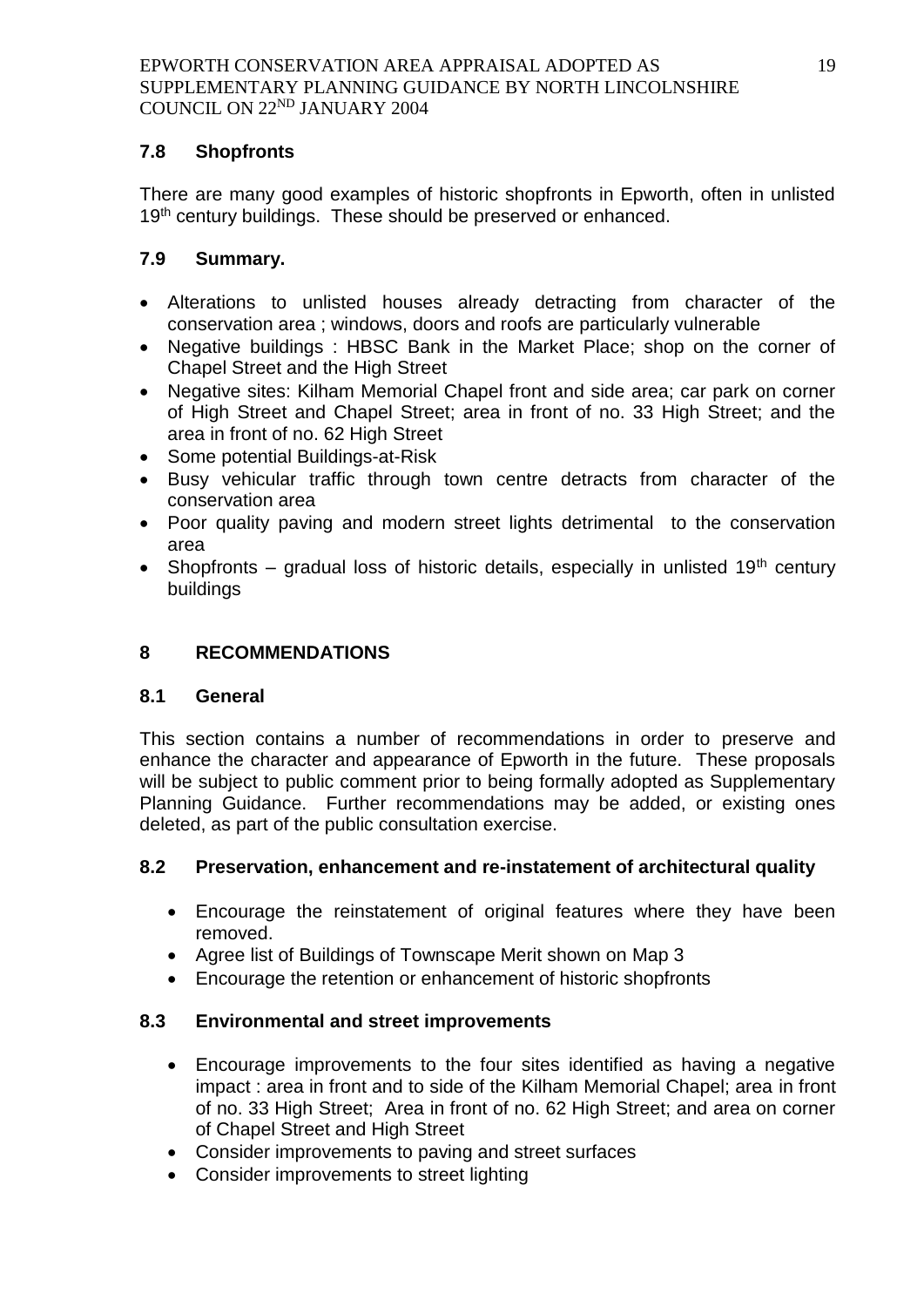### **8.4 Conservation Area boundary review**

Following a careful survey of the existing conservation area and its immediate environs, the following changes (Map 5) are recommended to the existing boundaries:

#### *Additions:*

- (i) *Add* Area A This area is composed of long strips of land to the rear of the north side of the High Street, with Church Street and the northern section of the Market Place. Included also are two properties in Belton Road. The suggested changes to the boundary in this area would also result in the uniting of the two separate sections of the present conservation area.
- (ii) *Add* Area B This extension is to include the rear plots associated with the Queen Street buildings, in particular the stables and cart sheds associated with the Queen's Head Public House, 19<sup>th</sup> century buildings in Chapel Street (such as the late Victorian Hall), Jasmine House to the rear, and the historic alleyway to Burnham Road.
- (iii) Add Area  $C It$  is considered that no. 20 is a mid 19<sup>th</sup> century house of architectural interest and should be included.
- (iv) *Add* Area D The main properties of interest in this area are no. 1 and no. 9 Albion Hill. No. 1 is a  $19<sup>th</sup>$  century house with a later timber shopfront. No. 9 is a brick, two storey, double fronted house, dating to the early 19<sup>th</sup> century.
- (v) *Add* Area E This an open area, part of which is the graveyard, and the other section is an area of open amenity space containing clumps of trees to the east of Church Walk. It appears appropriate to include the whole churchyard as this is part of the setting of the listed building, as well as an integral part of the history of the town.

## **8.5 Article 4 Direction**

The cumulative loss of historic character of buildings within the Epworth Conservation Area has already been noted, particularly alterations to windows, doors, roofs and shopfronts. Most of these can already be controlled under existing planning legislation as they largely affect listed buildings, commercial properties or those in mixed uses (such as a shop with a residential flat above) which have fewer permitted development rights than family dwelling houses. However, it is the alterations to such properties, all currently beyond planning control, which are adversely affecting the character of the Epworth Conservation Area.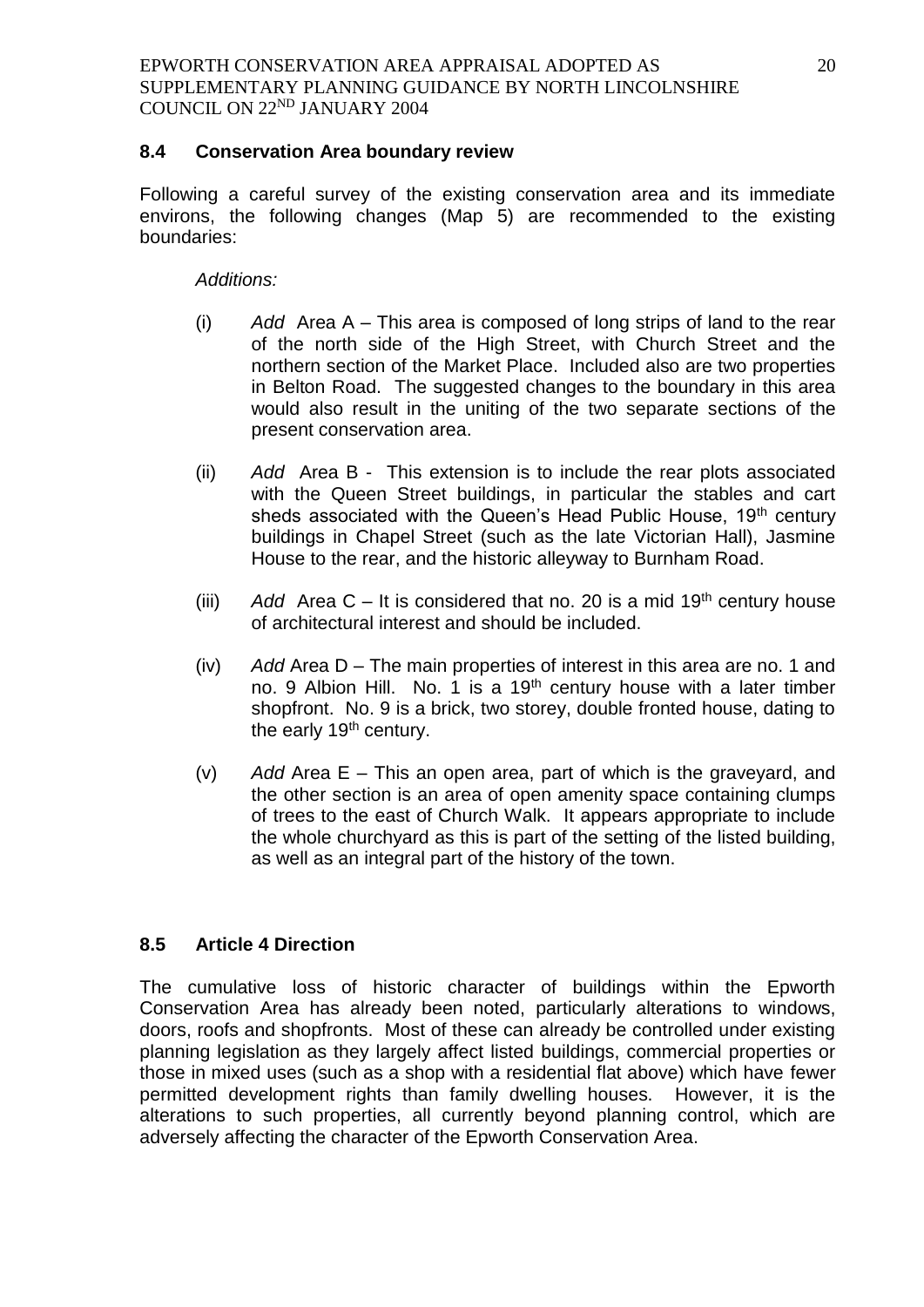To control alterations to the front elevations of dwelling houses, it is therefore suggested that the Council serves an Article 4(2) Direction. This would control such changes as the insertion of new windows and doors, painting previously unpainted surfaces, and alterations to roof materials and profiles.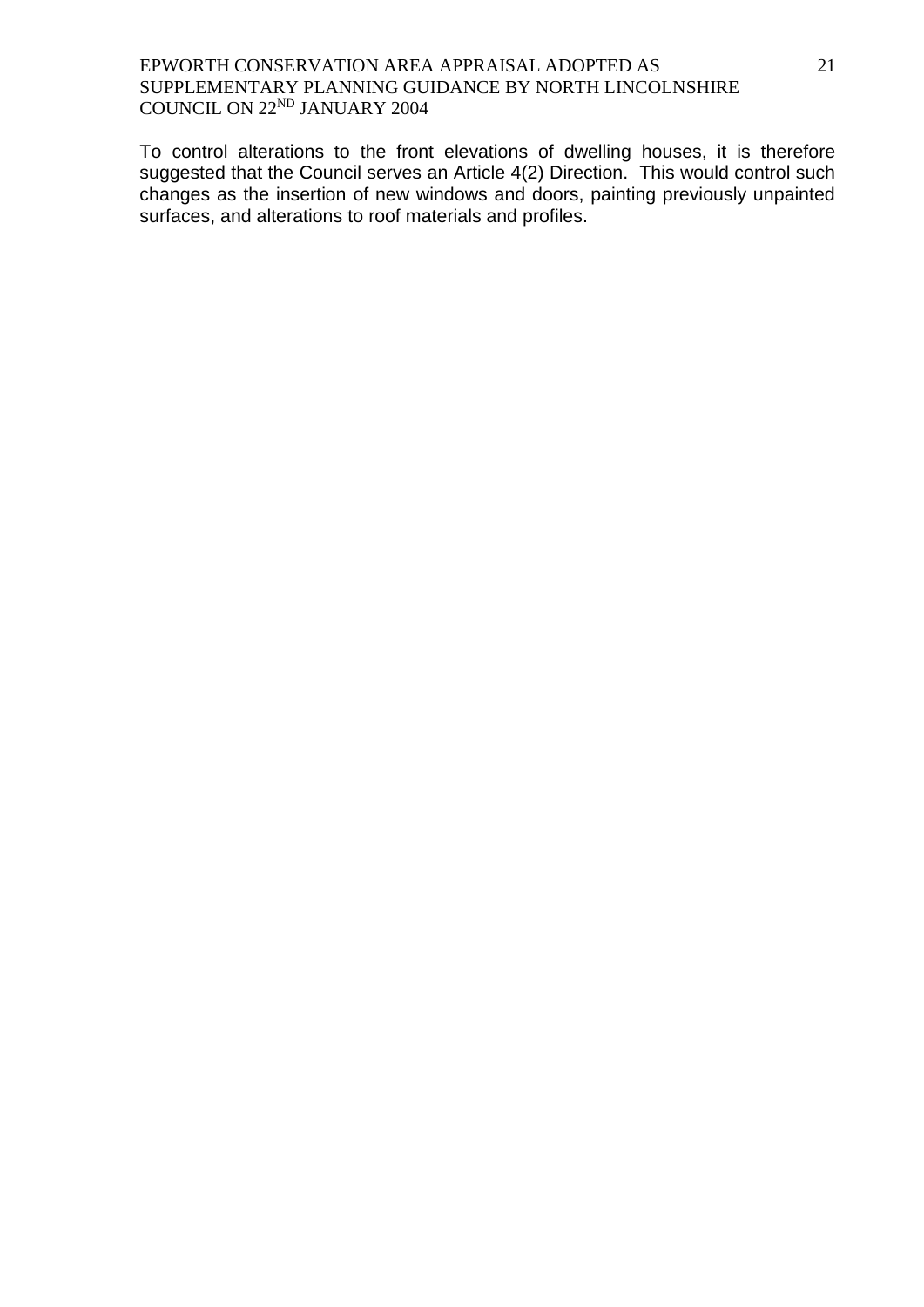For information on the Epworth Conservation Area, contact Edward Rychlak in the Environment Team, telephone: 01723 297396, or write to:

The Environment and Public Protection Department, North Lincolnshire Council Church Square House PO Box 42 **Scunthorpe** North Lincolnshire DN15 6XQ

#### **For further general information relating to listed buildings and conservation areas, contact:**

English Heritage 23 Savile Row London W1S 2ET General telephone enquiries: 020 7973 3000 Customer Services: 020 7973 4916

#### **For detailed advice on repairing and restoring Georgian houses, contact:**

The Georgian Group 6 Fitzroy Square London W1T 5DX Telephone: 020 7387 1720

#### **For a "Care of Victorian Houses" leaflet, contact:**

The Victorian Society 1 Priory Gardens Bedford Park London W4 1TT Telephone: 020 8994 1019

#### **For an excellent range of technical advice leaflets, contact:**

The Society for the Protection of Ancient Buildings (SPAB) 37 Spital Square London E1 6DY Telephone: 020 7377 1644